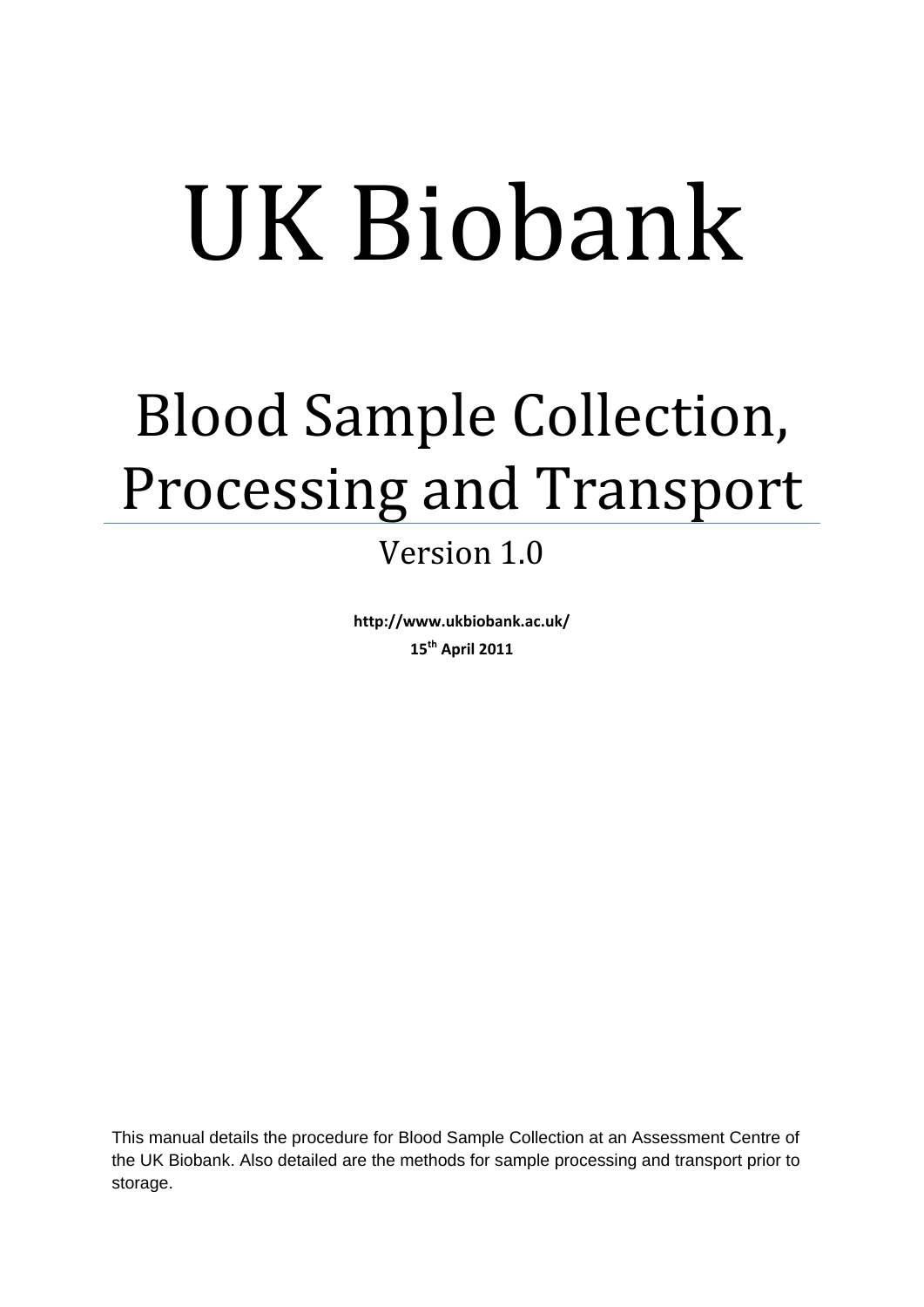#### **Contents**

| 1.  |                                                                                            |  |
|-----|--------------------------------------------------------------------------------------------|--|
| 2.  |                                                                                            |  |
| 3.  |                                                                                            |  |
| 4.  |                                                                                            |  |
| 5.  |                                                                                            |  |
| 6.  |                                                                                            |  |
| 7.  | Venepuncture using Safety Lok butterfly needle (Alternative method) 8                      |  |
| 8.  |                                                                                            |  |
| 9.  |                                                                                            |  |
| 10. |                                                                                            |  |
| 11. |                                                                                            |  |
| 12. |                                                                                            |  |
| 13. |                                                                                            |  |
| 14. |                                                                                            |  |
|     | 14.1                                                                                       |  |
|     | 14.2                                                                                       |  |
|     | Appendix 3: Procedures for dealing with potentially serious results and incidental<br>14.3 |  |

# <span id="page-1-0"></span>**1. Introduction**

**1.1:** This manual details the procedure for Blood Sample Collection at an Assessment Centre of the UK Biobank. Also detailed are the methods for sample processing and transport prior to storage. This takes place at the  $7<sup>th</sup>$  'station' of the Assessment Centre visit, as listed in Table 1.

|               | <b>Visit station</b>        | Assessments undertaken                                               |
|---------------|-----------------------------|----------------------------------------------------------------------|
|               | Reception                   | <b>Welcome &amp; registration</b>                                    |
|               |                             | Generating a USB key for Participants                                |
| $\mathcal{P}$ | <b>Touch screen Section</b> | <b>Consent</b>                                                       |
|               |                             | <b>Touch screen questionnaire</b>                                    |
|               |                             | <b>Hearing Test</b>                                                  |
|               |                             | Cognitive function tests (Shape, Pairs, Fluid<br>Intelligence, Snap) |
| 3             | Interview & blood pressure  | <b>Interviewer questionnaire</b>                                     |
|               |                             | <b>Blood pressure measurement</b><br>۰                               |
|               |                             | <b>Measurement of arterial stiffness (Pulse</b><br>$\bullet$         |
|               |                             | <b>Wave Velocity)</b>                                                |

**Table 1:** sequence of assessment visit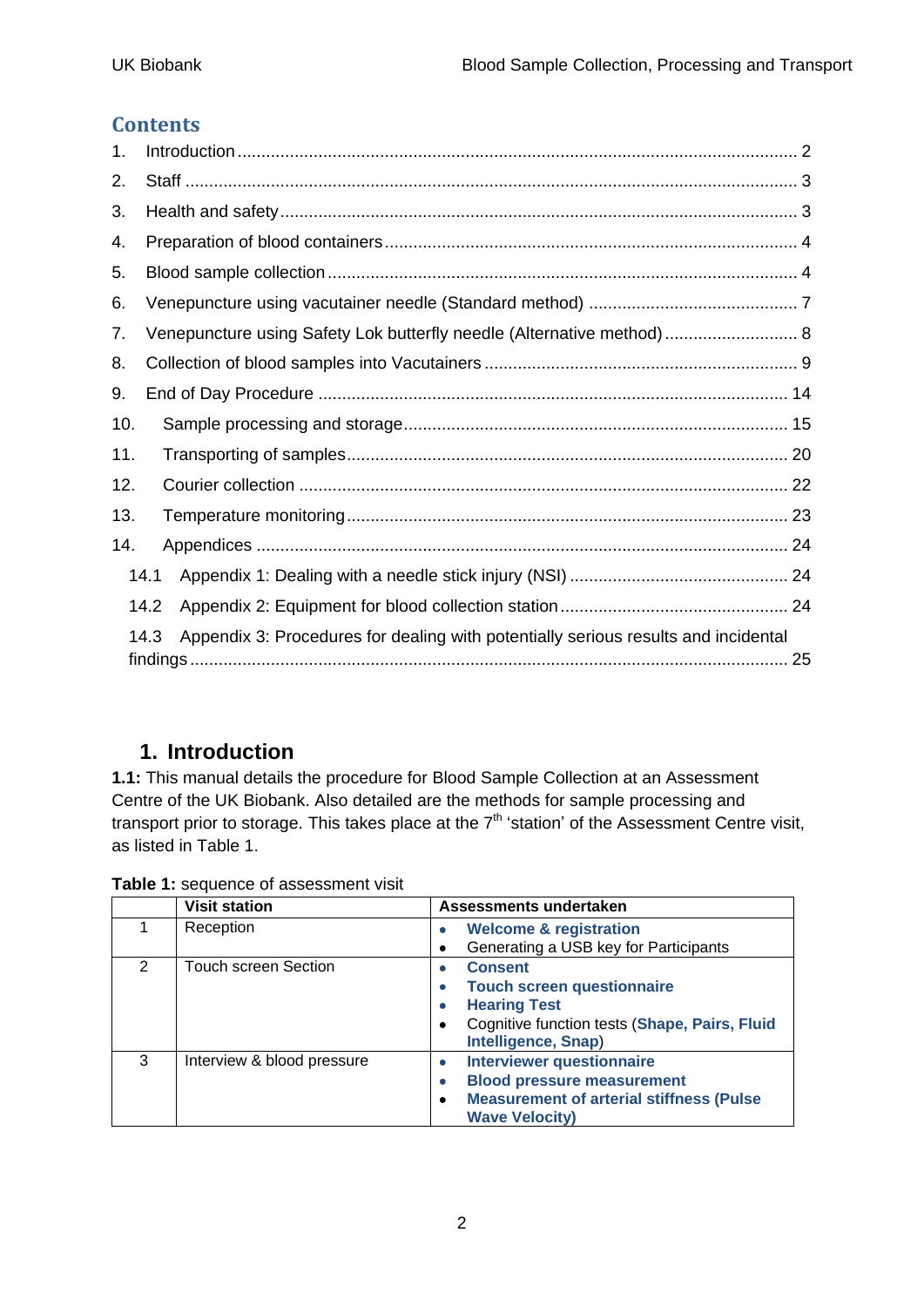| 4<br>5         | Eye measurements<br>Physical measurements | <b>Visual acuity</b><br><b>Auto-refraction</b><br>$\bullet$<br><b>Intraocular pressure</b><br>۰<br><b>Retinal image (OCT Scan)</b><br>٠<br><b>Height (Standing and Sitting)</b><br>$\bullet$<br><b>Hip &amp; waist measurement</b><br>٠<br><b>Weight and Bio-impedance (Body</b><br>$\bullet$<br><b>Composition) measurement</b><br><b>Hand-grip strength</b><br>$\bullet$<br><b>Ultrasound bone densitometry</b><br>$\bullet$<br><b>Spirometry (Lung function Test)</b><br>٠ |
|----------------|-------------------------------------------|-------------------------------------------------------------------------------------------------------------------------------------------------------------------------------------------------------------------------------------------------------------------------------------------------------------------------------------------------------------------------------------------------------------------------------------------------------------------------------|
| 6              | Cardio (Physical fitness)                 | <b>Exercise ECG (Cycling)</b><br>$\bullet$                                                                                                                                                                                                                                                                                                                                                                                                                                    |
| $\overline{7}$ | Sample collection & exit                  | <b>Blood samples collected</b><br>$\bullet$<br><b>Urine sample sought</b><br>$\bullet$<br>Saliva sample sought<br>$\bullet$<br>Consent & result summary printed<br>$\bullet$<br>Travel expense claim provided                                                                                                                                                                                                                                                                 |
| 8              | Web-based diet questionnaire              | <b>Dietary assessment</b>                                                                                                                                                                                                                                                                                                                                                                                                                                                     |

**1.2:** Throughout this document, the term "Participant" signifies a study participant who is taking part in the Assessment Centre process, regardless of whether they eventually give or withhold consent to take part in the UK Biobank study.

**1.3:** The collection of data from assessment visits uses the direct data entry system of the Assessment Centre Environment (ACE). This has five components (**Assessment Centre Environment**), of which Porto operates the Sample Collection and Exit station of the assessment visit.

**1.4:** At the start of their visit, each participant is issued with a USB Key at the Reception station. This USB Key acts as a participant identifier (it contains Participant ID, name, date of birth and gender) and as a temporary storage device for the recorded data. As the participant progresses between stations, the USB key acts as an identifying token and also as a data transfer mechanism. At the Reception & Exit module, all data on the USB key is removed, after it has been backed up to the Assessment Centre head PC.

# <span id="page-2-0"></span>**2. Staff**

**2.1:** The staff member taking blood is a phlebotomist or a nurse with previous experience of blood collection) trained and certified to conduct collection of blood samples. All operational clinical staff may perform sample processing tasks. It is the responsibility of the Assessment Centre manager to oversee and ensure that sample processing is carried out according to protocol and in a safe manner.

# <span id="page-2-1"></span>**3. Health and safety**

**3.1:** The following health and safely measures are adhered to by staff in all cases:

- A white laboratory coat or tunic is worn and fastened to the top.
- Gloves are always worn when handling blood samples, and as an additional precaution, two pairs of gloves could be worn.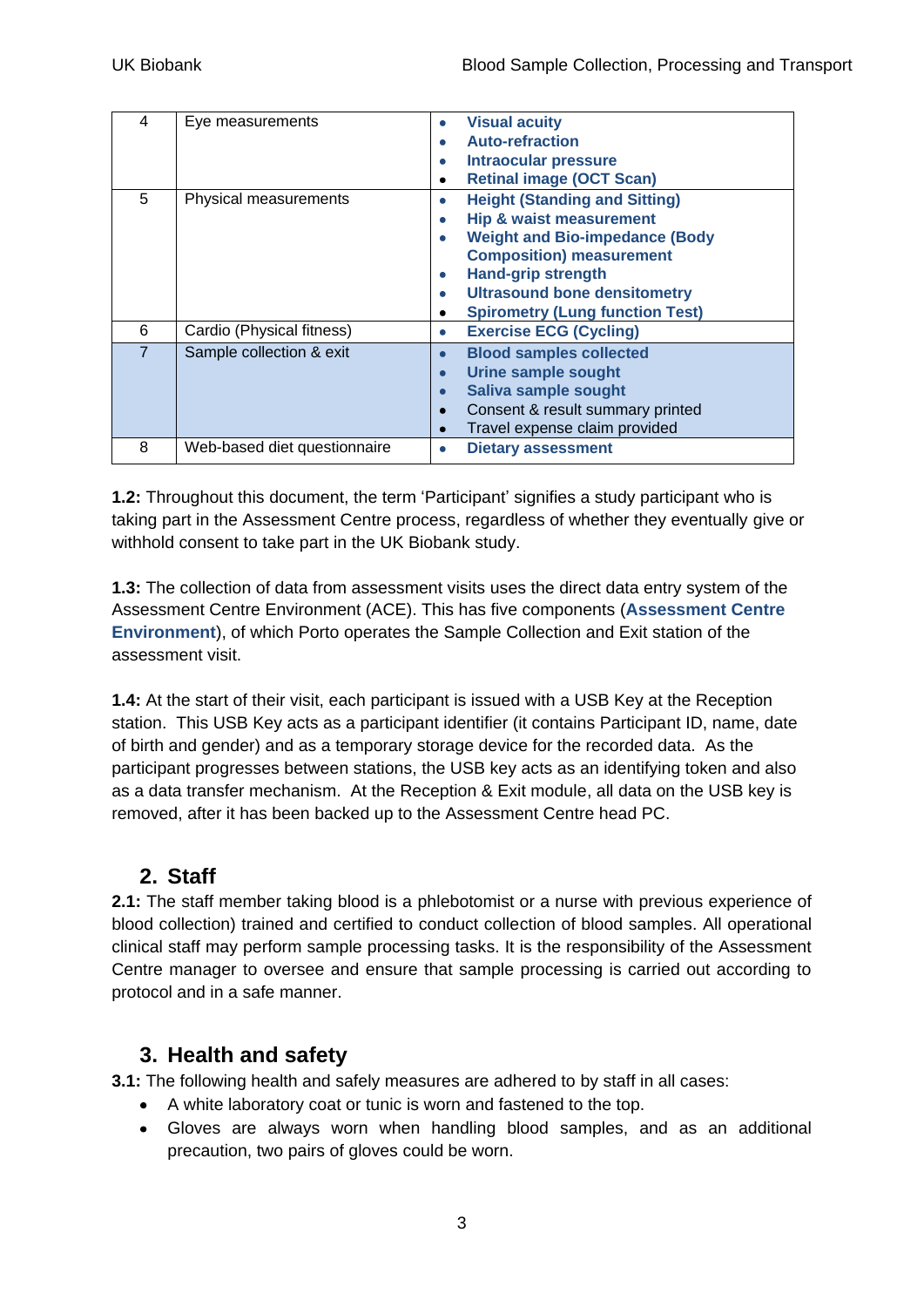- Any member of staff handling blood samples are advised to be vaccinated against Hepatitis B.
- Safety glasses may be worn while handling samples.

Any member of staff handling biological samples must have completed all UK Biobank health and safety documentation in accordance to company policy (See also [Appendix 1:](#page-23-1) [Dealing with a needle stick injury \(NSI\)\)](#page-23-1).

#### <span id="page-3-0"></span>**4. Preparation of blood containers**

**4.1:** For each participant the following are prepared and checked to be intact and within expiry date. Each Vacutainer bottle has a barcoded label [\(Appendix 2: Equipment for blood](#page-23-2)  [collection station\)](#page-23-2):

- 21G green Vacutainer needle (Becton, Dickinson and company, USA)
- Vacutainer barrel (Becton, Dickinson and company, USA)
- cotton wool balls or gauze squares
- Micropore tape (3M, USA)
- Plaster  $\bullet$

Sets of Vacutainer tubes are placed in the order shown below:

| Order of<br>collection | <b>Tube (preservative/contents)</b>  | Tube volume     | <b>Lid Colour</b> |
|------------------------|--------------------------------------|-----------------|-------------------|
|                        | Blood (EDTA)                         | 10 <sub>m</sub> | Purple            |
| ົ                      | Blood (Li-Hep - PST)                 | $10 \mathrm{m}$ | Green             |
| 3                      | Blood (Clot activator - SST)         | $10 \mathrm{m}$ | Orange            |
|                        | Blood (EDTA)                         | $10 \mathrm{m}$ | Grev              |
| 5                      | Blood (Acid citrate dextrose – 6 ml) | 6 ml            | Pale Yellow       |
| 6                      | Blood (EDTA $-$ 4 ml)                | 4 ml            | Purple            |
|                        | <b>Blood RNA</b>                     | 3 <sub>m</sub>  | <b>Blue</b>       |

## <span id="page-3-1"></span>**5. Blood sample collection**

**5.1:** The participant is seated in a curtained blood collection office, is told that this is the final station of the assessment, and asked for a blood sample of about 50ml (2-3 tablespoons) and also to complete the other exit procedures before they leave.

**5.2:** The participant"s USB key is inserted into a computer and the Vox system is used to check their identity. At this point the participant is also asked to update their email address, if they offered to do so during the touch-screen questionnaire and to verify the updated address on-screen.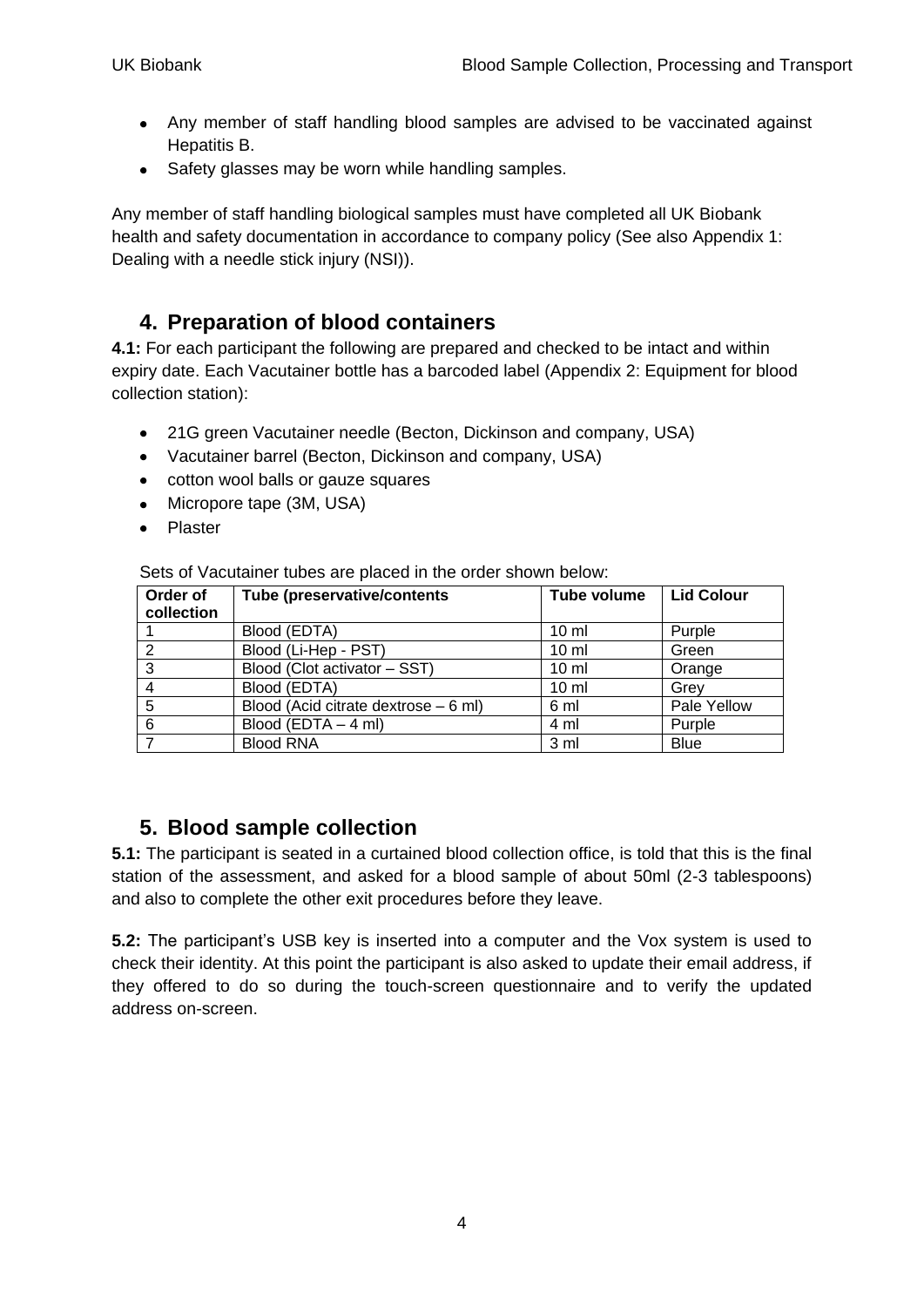| UK Biobank, Cee Tee : Blood Sampling, Visitor Identity Check                                     |                         |                                |
|--------------------------------------------------------------------------------------------------|-------------------------|--------------------------------|
|                                                                                                  |                         |                                |
| Staff user is                                                                                    | $C$ Yes<br>$C$ No       |                                |
| Cee Tee                                                                                          |                         |                                |
|                                                                                                  |                         |                                |
|                                                                                                  |                         |                                |
| Participant is<br>Mrs Freida Test                                                                | $C$ Yes<br>$C$ No       |                                |
|                                                                                                  |                         |                                |
|                                                                                                  |                         |                                |
|                                                                                                  |                         |                                |
|                                                                                                  |                         |                                |
|                                                                                                  |                         |                                |
|                                                                                                  |                         |                                |
|                                                                                                  |                         |                                |
|                                                                                                  |                         |                                |
|                                                                                                  |                         |                                |
|                                                                                                  |                         |                                |
|                                                                                                  |                         |                                |
|                                                                                                  |                         |                                |
| Abandon<br>Help                                                                                  | $\Box$ $\blacksquare$   | $\qquad \qquad$ Next ><br>Lock |
|                                                                                                  |                         |                                |
| JK Biobank, Miss Caron Paterson : Blood Sampling, Email                                          |                         |                                |
| The participant indicated at the touchscreen that they would like to update their email address. |                         |                                |
|                                                                                                  |                         |                                |
| Please enter the new details below:                                                              |                         |                                |
|                                                                                                  |                         |                                |
|                                                                                                  |                         |                                |
| Wishes to update email address                                                                   | $\in$ Yes<br>$\odot$ No |                                |
|                                                                                                  |                         |                                |
| <b>Email address</b>                                                                             |                         |                                |
|                                                                                                  |                         |                                |
|                                                                                                  |                         |                                |
|                                                                                                  |                         |                                |
| Has the participant been SHOWN the email<br>address above, and verified it is correct?           | C Yes<br>$C$ No.        |                                |
|                                                                                                  |                         |                                |
|                                                                                                  |                         |                                |
|                                                                                                  |                         |                                |
|                                                                                                  |                         |                                |
|                                                                                                  |                         |                                |
|                                                                                                  |                         |                                |
|                                                                                                  |                         |                                |
|                                                                                                  |                         |                                |

**5.3:** At this point the staff member may select 'yes' to print copies of the participant results of the measurements undertaken and the signed Consent Form.

**Note**: Printing off the Consent form and physical measurement results may be delayed until after the venepuncture procedure.

**5.4:** The staff member records the number of hours since the participant ate or drank anything (except plain water) and whether they are able to give a blood sample, recording the reason if not.

**Note**: Participants with haemophilia do not undergo blood sampling.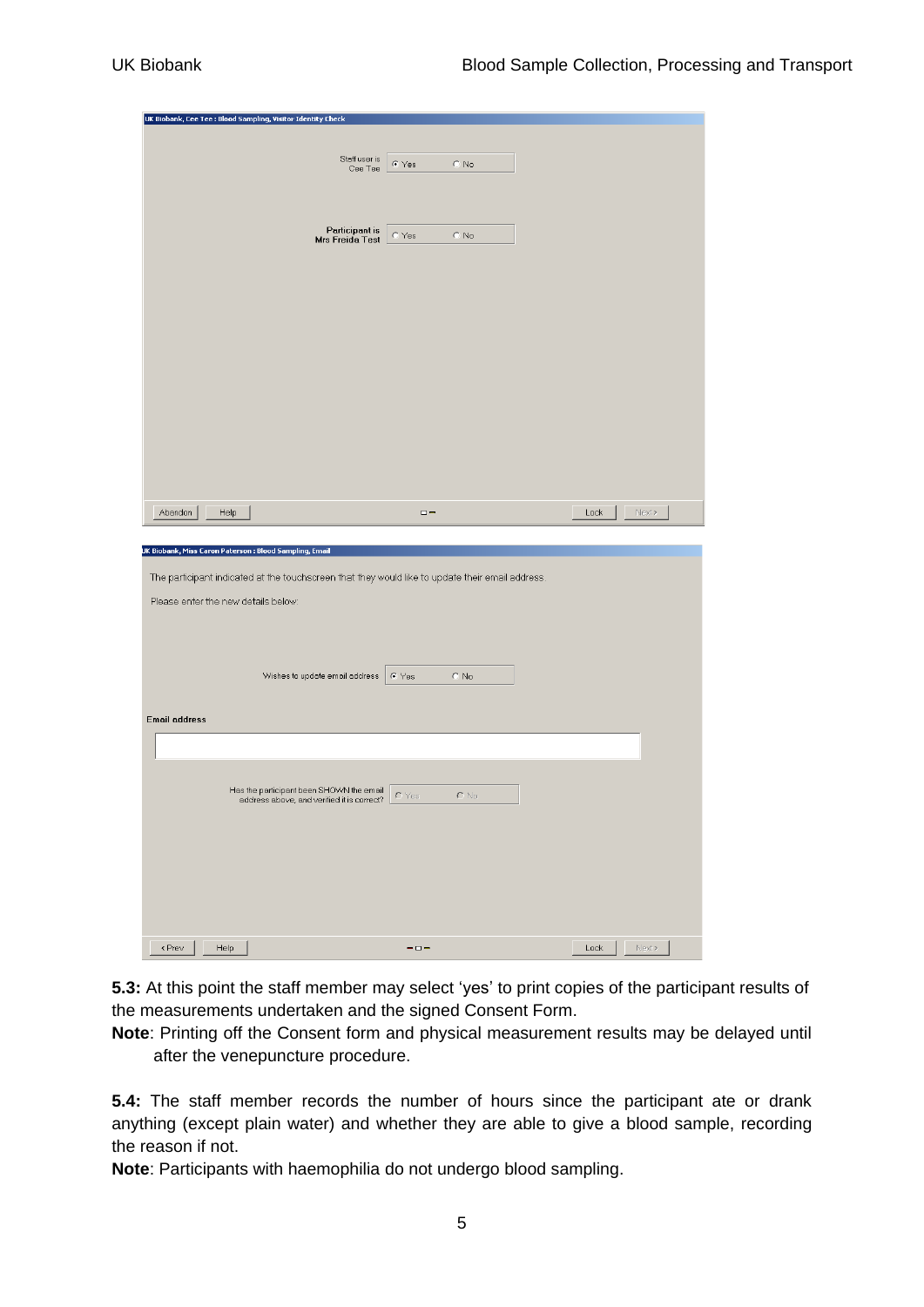| UK Biobank, Miss Caron Paterson : Blood Sampling, Blood Sample * TRAINING/DEMONSTRATION VISIT * |                                                                               |                |
|-------------------------------------------------------------------------------------------------|-------------------------------------------------------------------------------|----------------|
| Time since last meal or drink<br>(except plain water)                                           | hours                                                                         |                |
| Able to take blood sample                                                                       | Participants with haemophilia should not have bloods taken<br>$C$ No<br>C Yes |                |
|                                                                                                 |                                                                               |                |
|                                                                                                 |                                                                               |                |
|                                                                                                 |                                                                               |                |
|                                                                                                 |                                                                               |                |
|                                                                                                 |                                                                               |                |
|                                                                                                 |                                                                               |                |
|                                                                                                 |                                                                               |                |
| < Prev<br>Help                                                                                  | $- - - -$                                                                     | Next ><br>Lock |

**5.5:** For participants able to provide a blood sample, a screen appears, with data entry fields for the blood tubes.

| UK Biobank, Dr Alan Young : Blood Sampling, Blood Sample * TRAINING/DEMONSTRATION VISIT * |                                                                               |  |  |
|-------------------------------------------------------------------------------------------|-------------------------------------------------------------------------------|--|--|
| Time since last meal or drink<br>(except plain water)                                     | hours                                                                         |  |  |
| Able to take blood sample                                                                 | Participants with haemophilia should not have bloods taken<br>$C$ No<br>C Yes |  |  |
| Samples                                                                                   |                                                                               |  |  |
|                                                                                           | Please take sample EDTA1 next                                                 |  |  |
|                                                                                           | EDTA1<br>×                                                                    |  |  |
|                                                                                           | PLASMA1<br>⊡<br>$\blacktriangleleft$                                          |  |  |
|                                                                                           | SERUM1<br>$\,$ 5 $\,$<br>E                                                    |  |  |
|                                                                                           | EDTA2<br>⊡<br>$\overline{c}$                                                  |  |  |
|                                                                                           | ACD B1<br>⊡<br>$\overline{7}$                                                 |  |  |
|                                                                                           | EDTA3<br>$\overline{3}$<br>$\blacktriangledown$                               |  |  |
|                                                                                           | <b>RNA</b><br>$\overline{\phantom{a}}$<br>-8                                  |  |  |
| Manual                                                                                    | Click on cap-colour to clear corresponding bar-code entry                     |  |  |
| < Prev<br>Help                                                                            | Next ><br>Lock<br>---                                                         |  |  |

**5.6:** Blood is taken using a good aseptic technique. The phlebotomist washes their hands in a dedicated sink at the start of each session before collecting blood, and uses a new pair of disposable gloves for each participant. A disposable apron can also be worn.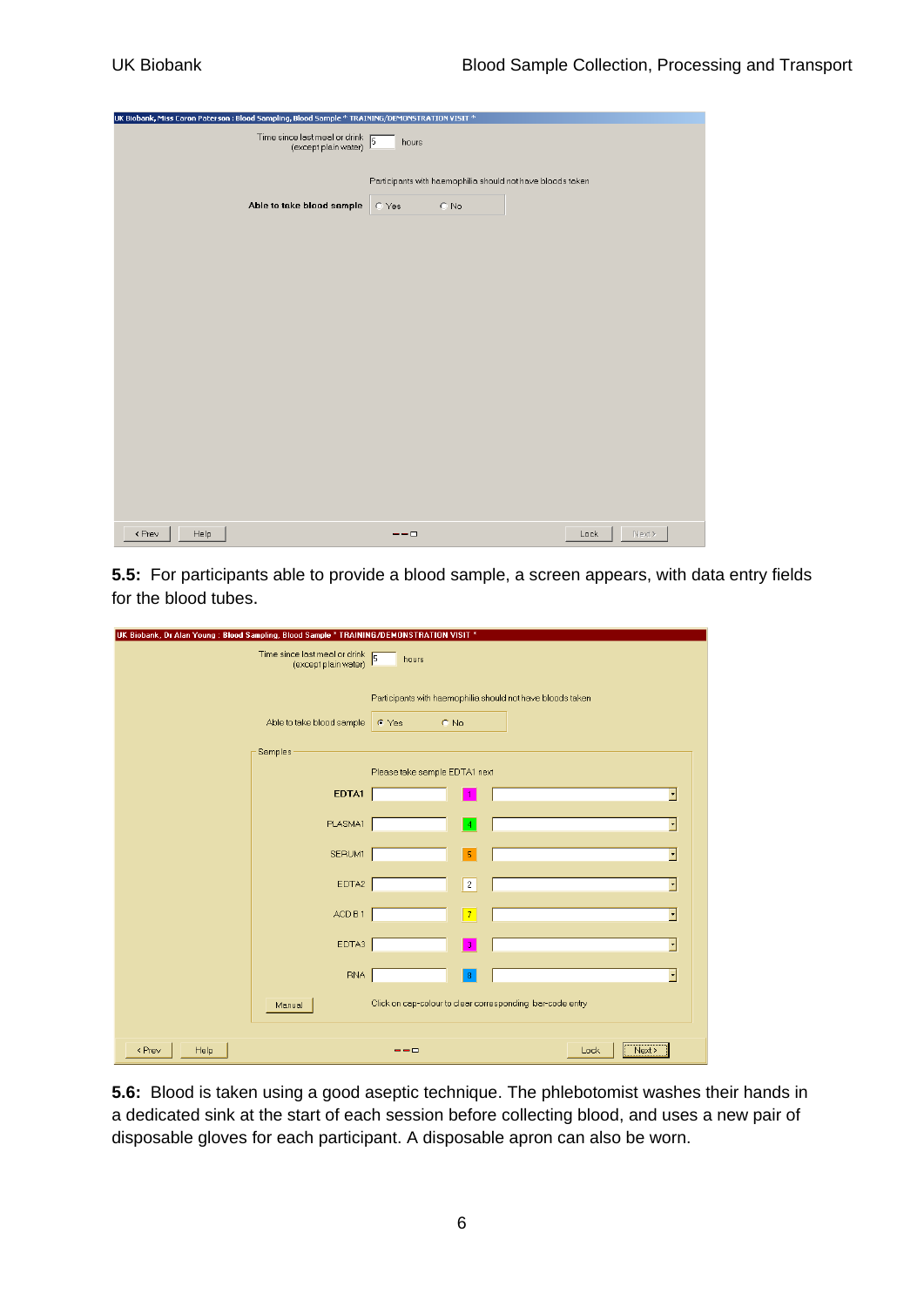**Note:** Participants are asked whether they could have a latex allergy. If the answer is yes or they are not sure, latex free gloves are worn during the procedure.

**5.7:** The participant is asked whether they have ever had any previous problems giving a blood sample and, if so, what the difficulty was. If they report previous difficulties then a butterfly needle may be used in veins on the back of hand **(section 7)**. The Duty Manager is consulted before continuing if there are any doubts about this procedure.

**5.7:** The phlebotomist listens to the participant and checks they are well, especially if they inform them they are prone to fainting.

# <span id="page-6-0"></span>**6. Venepuncture using vacutainer needle (Standard method)**

**6.1:** If the participant reports no previous problems, they are asked to remove any clothing from their forearm to allow assessment and selection of a suitable vein.

**6.1:** The phlebotomist looks for a suitable vein in front of the elbow: surface veins in the inner elbow (e.g. cephalic, or cubital veins: see below) are preferred for venepuncture, as they lie just below the skin and there are few nerve endings. The participant is asked for their preferred site for the procedure based on their experience.



**6.2:** The participant is seated comfortably in a special phlebotomy chair, which has arm rests and is designed to accommodate a person should they faint during the venepuncture process. The participant"s arm is placed in a downwards position supported on the arm rest.

**6.3:** The phlebotomist gently palpates the selected vein to assess suitability, such as being bouncy, soft, straight, refills when compressed, with a large lumen and well supported. Avoided are veins that are bruised, thin, hard, mobile or near a bony prominence.

**6.4:** A tourniquet is applied to the upper arm on the chosen side (approximately 7 – 10 cm above the intended venepuncture site). The tourniquet is moderately tight, with the radial pulse at wrist still palpable. The tourniquet is in place no longer than one and a half minutes.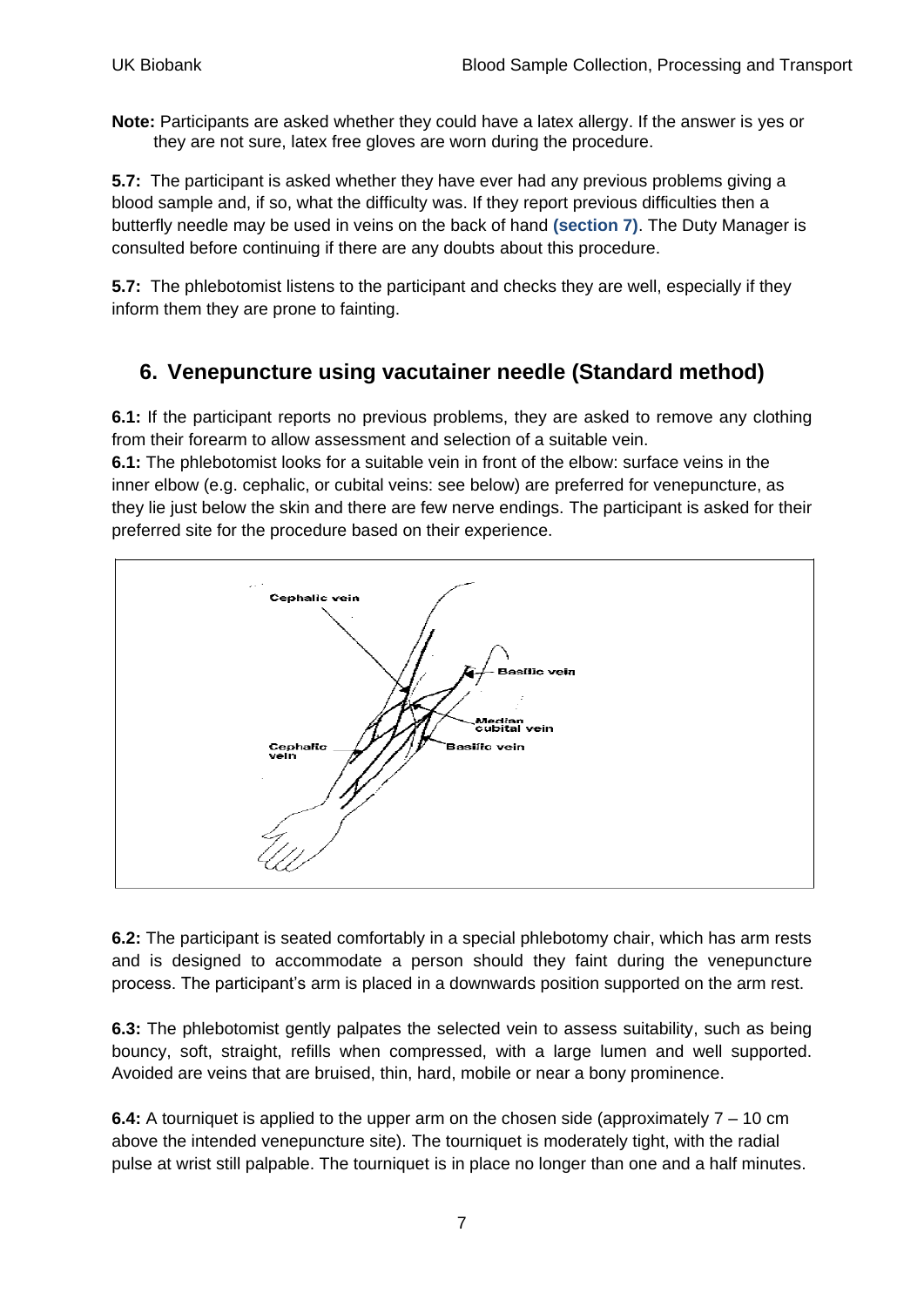**6.5:** If veins are not very visible, the phlebotomist taps the skin lightly over the expected place of the vein, and instructs the participant to clench and unclench their fist or allow the arm to hang down at their side. The other arm is also considered, with tourniquet in place. Failing this, a vein lower down their arm may be used (although such veins are usually smaller, more mobile and more painful to take blood from).

**Note:** If a suitable vein cannot be found in the forearm, the difficulties are explained to the participant and permission asked to collect a sample from veins in the back of hand using a Safety Lok butterfly needle **(section 7)**.

**6.6:** Only if skin is visibly dirty, the area around identified vein is cleaned with a Mediswab alcohol impregnated wipe. When alcohol wipe is used, the skin is allowed to dry for least 30 seconds, since alcohol may cause pain on venepuncture and/or contaminate the blood sample.

**6.7:** The Vacutainer needle is inspected and the expiry date and paper seal are checked. The 21G green Vacutainer needle is screwed into a Vacutainer barrel, and the needle cover is removed.

**6.8:** The phlebotomist uses one hand to draw skin towards the participant"s hand so that it is tight over the vein. With the Vacutainer barrel held between thumb and index finger, and needle along the line of the vein at an approximately 15-30 degree angle to skin, the phlebotomist ensures the bevel of the needle is in the upwards position and inserts the needle through skin into the vein.

# <span id="page-7-0"></span>**7. Venepuncture using Safety Lok butterfly needle (Alternative method)**

**Note:** This method is only used either if the participant reports previous problems with blood collection from the elbow or if the standard method has failed and the participant has given permission. It is also used if the participant volunteers the information that they carry a blood-borne viral infection.

**7.1:** The participant's hands are placed palm down on the desk and a suitable vein is located in the back of their hand, ideally on their non-dominant side.

**7.2:** The participant is asked to remove clothing from the forearm to allow a tourniquet to be applied. This is applied to the forearm approximately 7-10 cm above the intended venepuncture site, moderately tight, with the radial pulse at the wrist still palpable. The tourniquet is in place no longer than one and a half minutes,

**7.3:** If veins are not very visible, the skin is lightly tapped over their expected location and the participant is instructed to clench and unclench their fist or allow the arm to hang down at their side. The other hand is considered, with tourniquet in place.

**7.4:** Only if skin is visibly dirty, the area around identified vein is cleaned with a Mediswab alcohol impregnated wipe. When an alcohol wipe is used, the skin is allowed to dry for least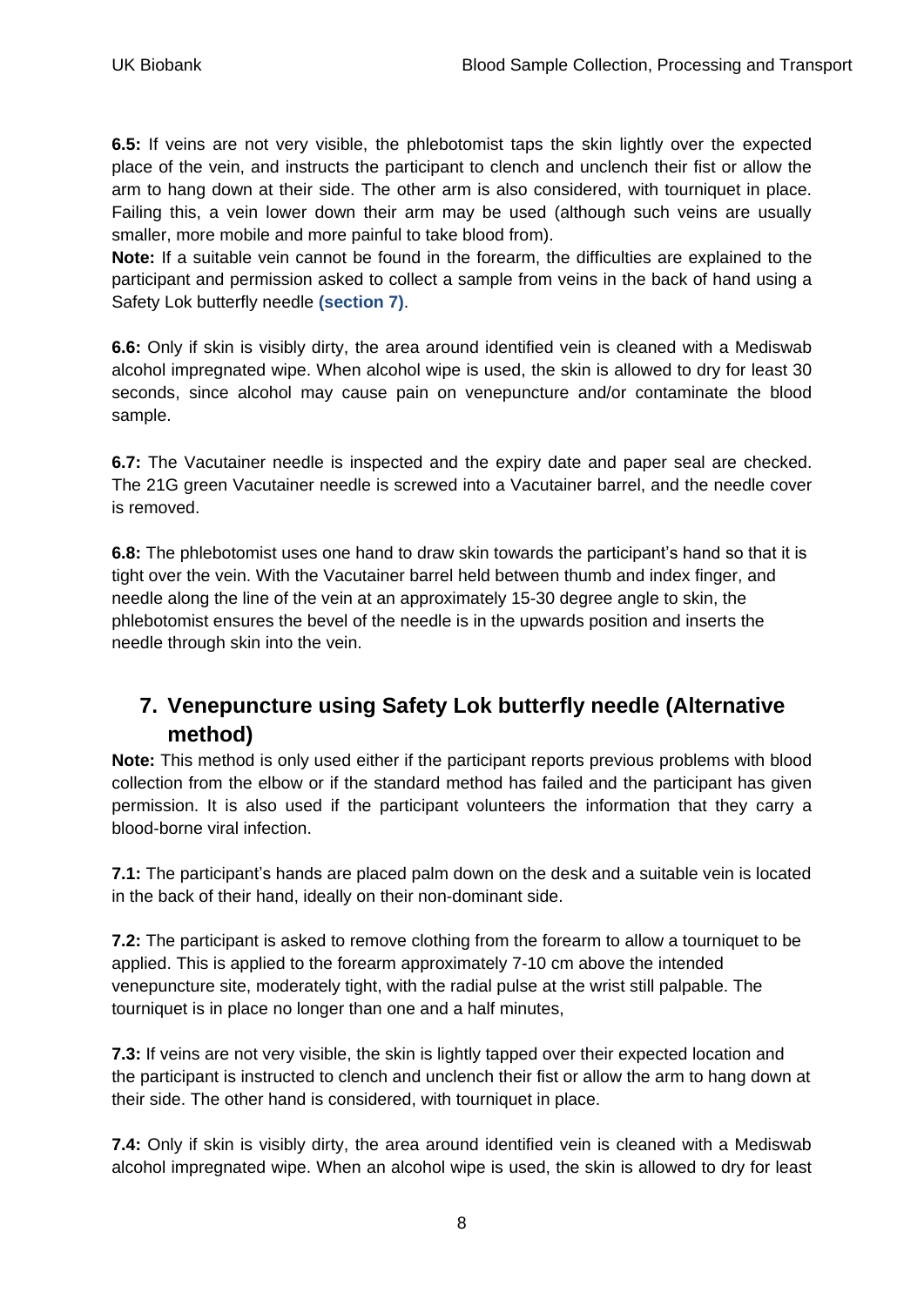30 seconds, since alcohol may cause pain on venepuncture and/or contaminate blood sample.

**7.5:** The Safety Lok pack is opened and the rubber tipped needle is screwed into the Vacutainer barrel if not already pre-attached. The plastic wings of a 21G or 23G needle are held together between thumb and index finger and the end sheath is removed. The tubing is pinched closed between the third and fourth finger.

**7.6:** Using one hand to draw skin tight over vein, the phlebotomist slides the needle into the vein with needle bevel upwards, initially at about 45 degrees and then reducing to almost parallel with skin when in vein. Blood should flash into the tubing when the vein is entered. Stability of the needle in the vein is maintained either by using gentle digital pressure or by securing the butterfly needle by taping the wings onto the skin using Micropore tape. Samples are collected as described below.

**Note**: If micropore tape is used to secure wings, two pieces of tape are placed in line with the needle, since placing tape directly across the butterfly wings may impede the action of the safety device.

#### <span id="page-8-0"></span>**8. Collection of blood samples into Vacutainers**

**8.1:** The Vacutainer barrel is held steady with one hand while with the other hand the phlebotomist selects the first Vacutainer tube in sequence (purple cap 10 ml EDTA tube) from the pre-prepared rack. The Vacutainer tube is pushed into the barrel until the sharp end of the needle within the barrel pierces the rubber bung of the tube.

**8.2:** The tourniquet is released as blood begins to flow into the Vacutainer tube but some pressure/tightness is kept on tourniquet if flow is slow.

**8.3:** When Vacutainer 1 is full, the blood flow stops. The Vacutainer tube is removed from the barrel and Vactutainer 2 inserted. Vacutainer 1 is gently inverted ten times then returned to rack while the second tube is filling.

**Note:** If not able to invert the Vacutainer while the other bottle is filling then the phlebotomist inverts all tubes immediately upon completion of blood sampling.

**8.4:** This step is repeated to fill Vacutainers 2-7 according to order in rack: with particular attention to the gentle inversion of the tubes (1 to 6) after each is filled with blood. The Blue RNA bottle is shaken vigorously for 20 seconds immediately after the sample is obtained:

- 1. Purple (10 ml)
- 2. Green (10 ml)
- 3. Orange (10 ml)
- 4. Grey (10 ml)
- 5. Pale yellow (6 ml)
- 6. Purple (4 ml)
- 7. Blue (3 ml)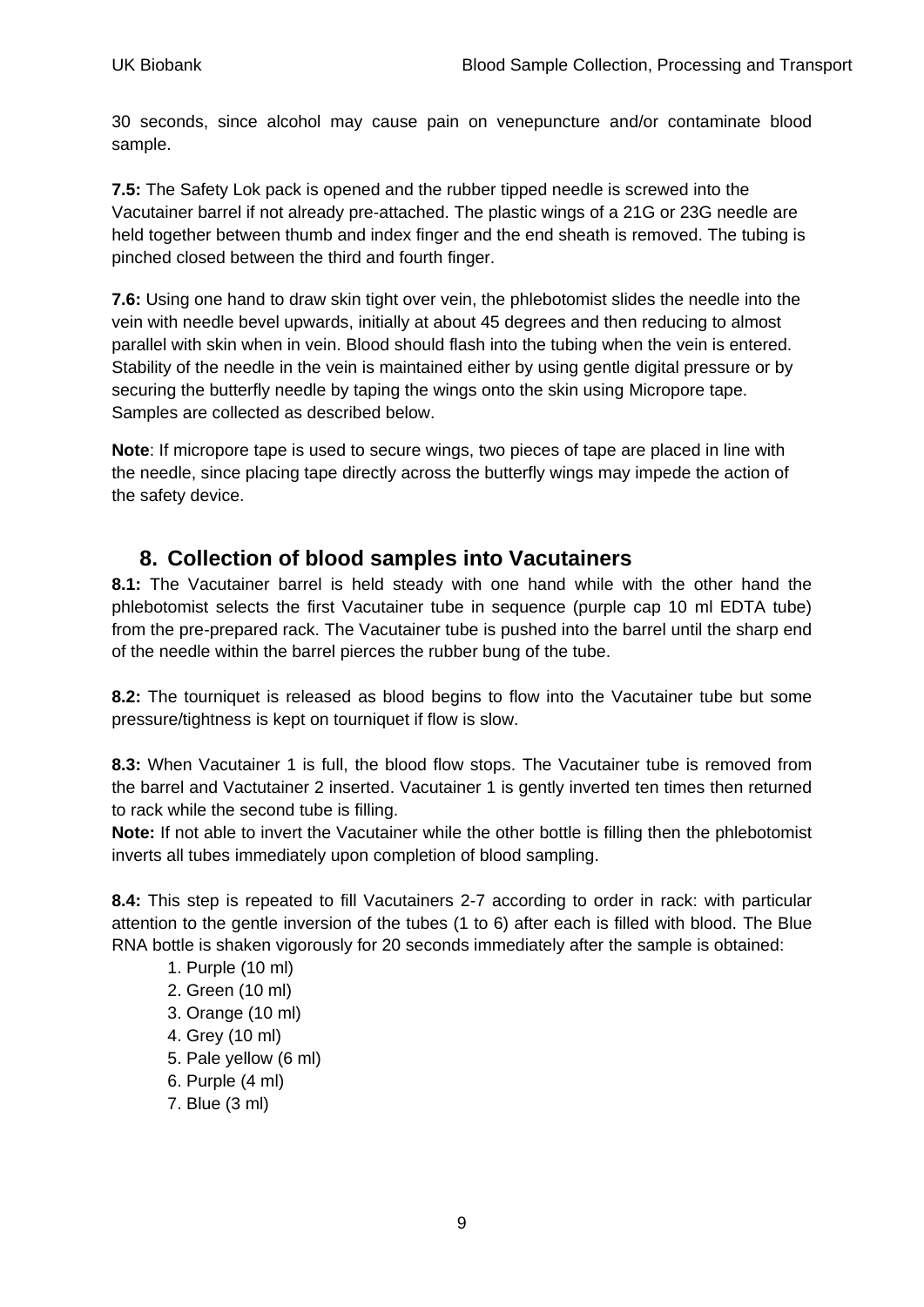**8.5:** If blood flow slows during collection, the tourniquet is re-applied and the participant is asked to clench and unclench their fist while keeping their arm still. When blood flow starts again, the tourniquet is released and collection is continued.

**Note**: If blood flow does not re-start, the phlebotomist explains the difficulties to the participant and asks permission to repeat venepuncture in the other forearm or, failing that, to collect the sample from veins in back of their hand using a Safety Lok butterfly needle (as described in Section 7).

**8.6:** After blood collection is complete (with either all required Vacutainers filled or as many as possible), a clean cotton wool dressing is applied over skin at insertion of needle. The needle is removed and pressure applied on puncture site.

**8.7:** The participant is asked to maintain pressure on the cotton wool long enough to stop bleeding, and to elevate their arm slightly in order to help minimise bruising. The participant is not allowed to bend their arm in case this causes a haematoma.

**8.8:** Vacutainer barrel and needle are disposed of as a single unit into a sharps bin immediately upon removal from vein. The needle is not re-sheathed.

**Note:** The participant is asked whether they have an allergy to elastoplast. If so, a hypoallergenic dressing is used in the following step:

**8.9:** Once bleeding has ceased, the cotton wool dressing is removed from the participant"s arm and an elastoplast or hypoallergenic dressing applied to cover the puncture site. If bleeding persists, pressure is re-applied with dressing and repeated a few minutes later.

**8.10:** Each filled Vacutainer is scanned using a barcode reader, then it is checked on the computer that each tube has been properly scanned, as this links these samples to the participant. If the scanner fails to recognise a barcode, the tube ID is manually entered by selecting the "Manual" button and carefully entering the 13-digit tube ID.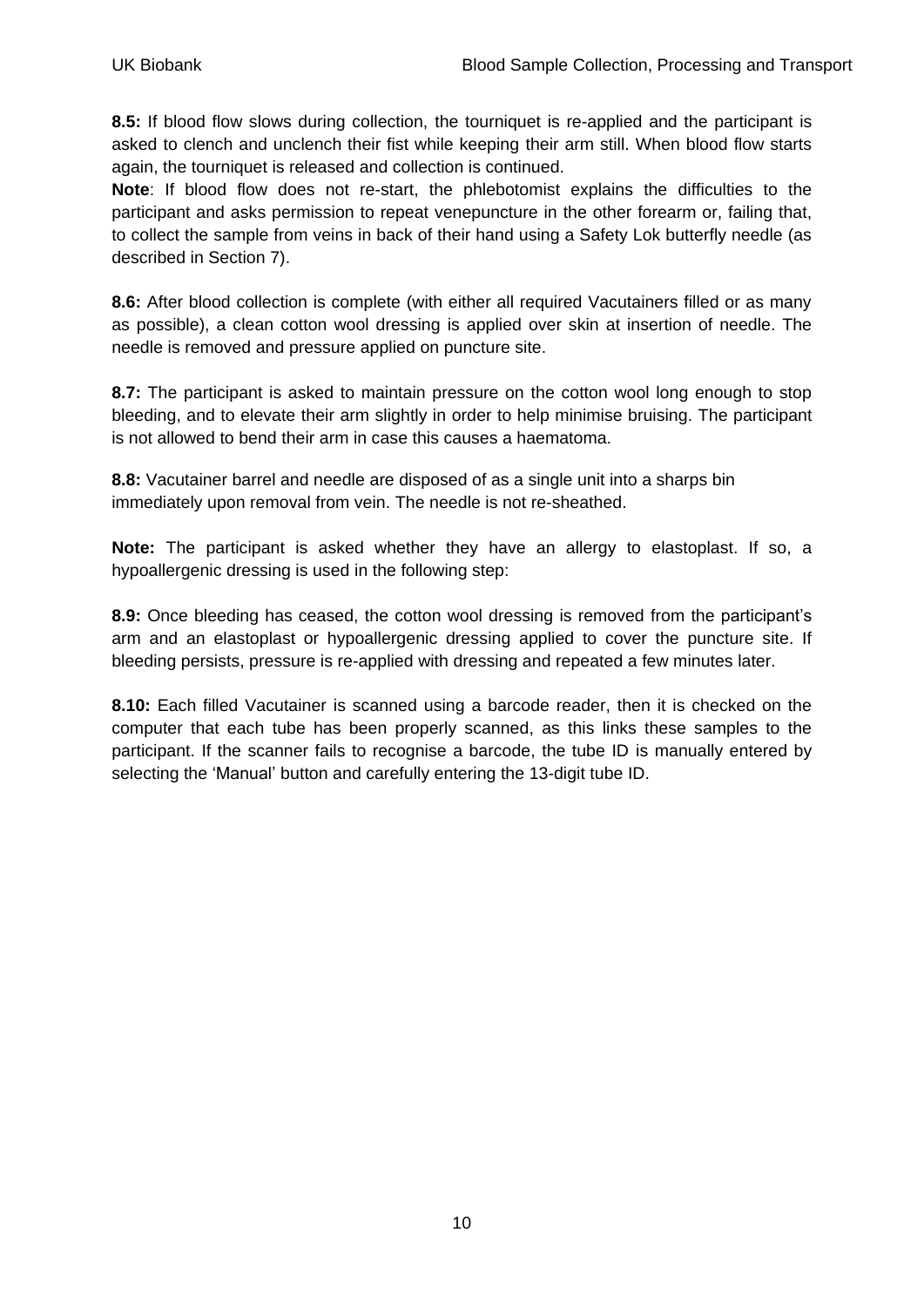| UK Biobank, Dr Alan Young : Blood Sampling, Blood Sample * TRAINING/DEMONSTRATION VISIT * |                                                                                      |  |  |
|-------------------------------------------------------------------------------------------|--------------------------------------------------------------------------------------|--|--|
| Time since last meal or drink<br>(except plain water)                                     | hours                                                                                |  |  |
| Able to take blood sample<br>Samples                                                      | Participants with haemophilia should not have bloods taken<br>$C$ No<br><b>C</b> Yes |  |  |
|                                                                                           | Please take sample EDTA1 next                                                        |  |  |
| EDTA1                                                                                     | ×                                                                                    |  |  |
| PLASMA1                                                                                   | ⊡<br>$\sqrt{4}$                                                                      |  |  |
| SERUM1                                                                                    | ▼<br>-5                                                                              |  |  |
| EDTA2                                                                                     | $\overline{2}$<br>F                                                                  |  |  |
| ACD B1                                                                                    | F<br>$\overline{7}$                                                                  |  |  |
| EDTA3                                                                                     | F<br>- 31                                                                            |  |  |
| <b>RNA</b>                                                                                | $\overline{\phantom{a}}$<br>-8                                                       |  |  |
| Manual                                                                                    | Click on cap-colour to clear corresponding bar-code entry                            |  |  |
| < Prev<br>Help                                                                            | Next ><br>Lock<br>---                                                                |  |  |

**8.11:** If one or more tubes are not collected the reasons why not are recorded using dropdown menus for each specific tube; empty blood tubes are not scanned.

| UK Biobank, Gen Every Where : Blood Sampling, Blood Sample |                            |                               |                                                           |
|------------------------------------------------------------|----------------------------|-------------------------------|-----------------------------------------------------------|
|                                                            | Time since last meal $ 8 $ | hours                         |                                                           |
|                                                            | Able to take blood sample  | $\cap$ No<br>C Yes            |                                                           |
|                                                            | Samples                    |                               |                                                           |
|                                                            |                            | Please take sample EDTA1 next |                                                           |
|                                                            | EDTA1                      | 1                             | Participant unwilling<br>Insufficient sample              |
|                                                            | PLASMA1                    | $ 4\rangle$                   | Tube breakage<br>Other equipment failure                  |
|                                                            | SERUM1                     | $5\phantom{.0}$               | $\overline{\phantom{a}}$                                  |
|                                                            | EDTA2                      | $\sqrt{2}$                    | $\overline{\phantom{0}}$                                  |
|                                                            | ACD B1                     | $\vert$ 7                     | $\overline{\phantom{a}}$                                  |
|                                                            | EDTA3                      | $\overline{3}$                | $\overline{\phantom{0}}$                                  |
|                                                            | Manual                     |                               | Click on cap-colour to clear corresponding bar-code entry |
| Help<br>< Prev                                             |                            | $ \Box$                       | Lock<br>Next >                                            |

**8.12:** When all filled tubes have been scanned, selecting "Next" sends a message to the sample processing station and activates a timer that ensures that tube 3 (orange cap) is allowed to stand for 30 minutes prior to centrifuging.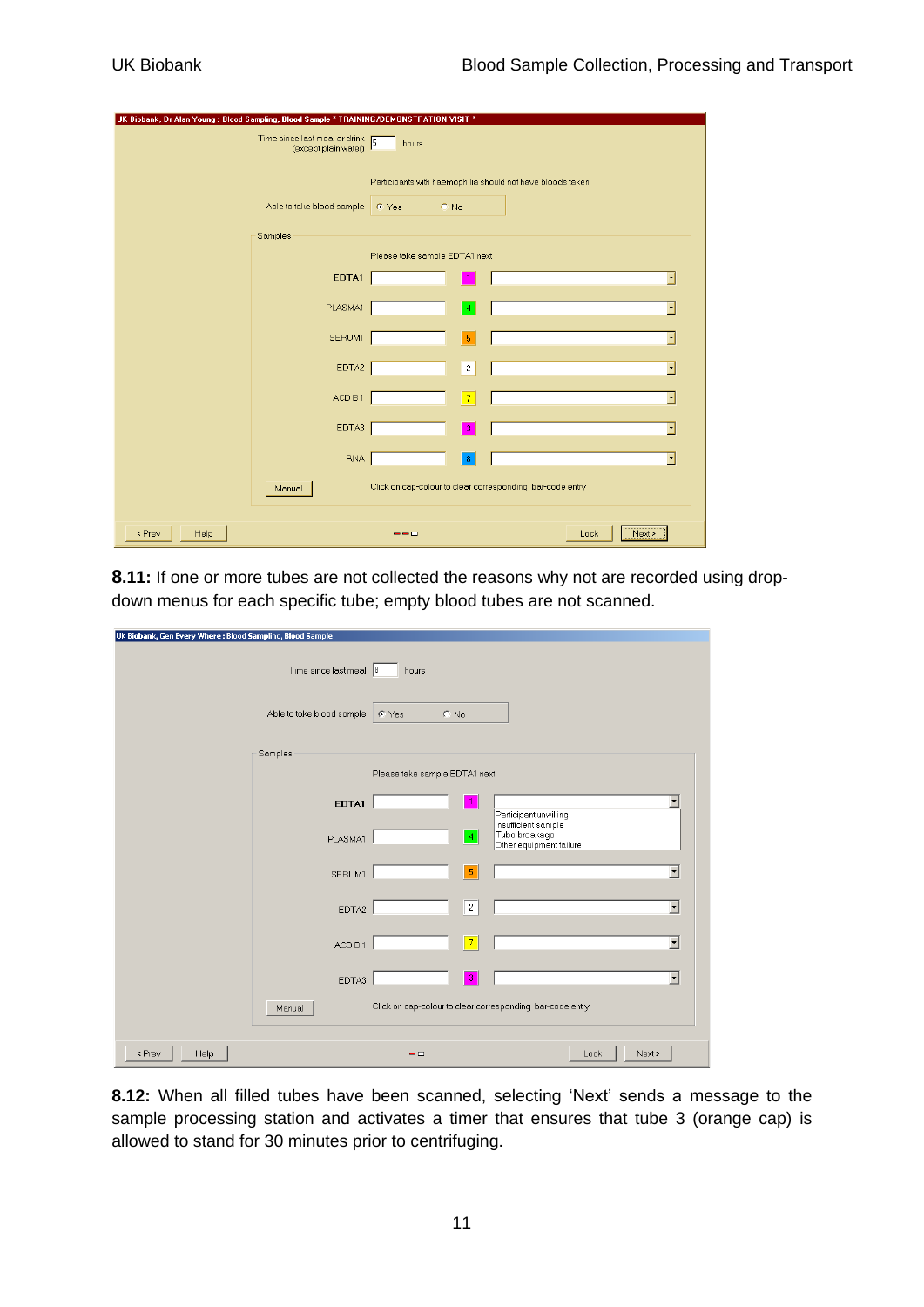|        | <b>Blood Collection</b>                                                                                                                                                                                                                                                                                                                                                                                                                                     |
|--------|-------------------------------------------------------------------------------------------------------------------------------------------------------------------------------------------------------------------------------------------------------------------------------------------------------------------------------------------------------------------------------------------------------------------------------------------------------------|
| Prints | Time since last meal 6 hours<br>EDTA1<br>not-taken, Participant unwilling<br>PLASMA1 not-taken, Participant unwilling<br>SERUM1<br>not-taken, Participant unwilling<br>Sampling EDTA2<br>not-taken, Participant unwilling<br>ACD B 1<br>not-taken, Participant unwilling<br>EDTA3<br>not-taken, Particinant unwilling<br><b>ACE Participant Note</b><br><b>INSERT COMMENTS</b><br>Information NOT printed<br>Consent NOT printed<br>Cancel<br>Clear<br>Save |
|        | Finish<br>Verify that data is correct then click Finish to sign it using your username and password.                                                                                                                                                                                                                                                                                                                                                        |

**8.13:** Selecting the 'Finish' button automatically opens the 'Conclude' stage to complete the visit. On the next screen the identity of participant and phlebotomist are confirmed.

**8.17:** Copies are printed of the results provided to the participant, and signed consent. Any incidental findings are recorded at this stage (Appendix 3: [Procedures for dealing with](#page-24-0)  [potentially serious results and incidental findings\)](#page-24-0).

**8.18:** The results information sheet contains the Diet Questionnaire PIN and log-in details. The participant's attention is drawn to this and it is explained that on completion of the visit they have the option of completing a self administered Web Based Diet Questionnaire [http://www.ukbiobank.ac.uk/docs/quaire\\_v3.pdf.](http://www.ukbiobank.ac.uk/docs/quaire_v3.pdf)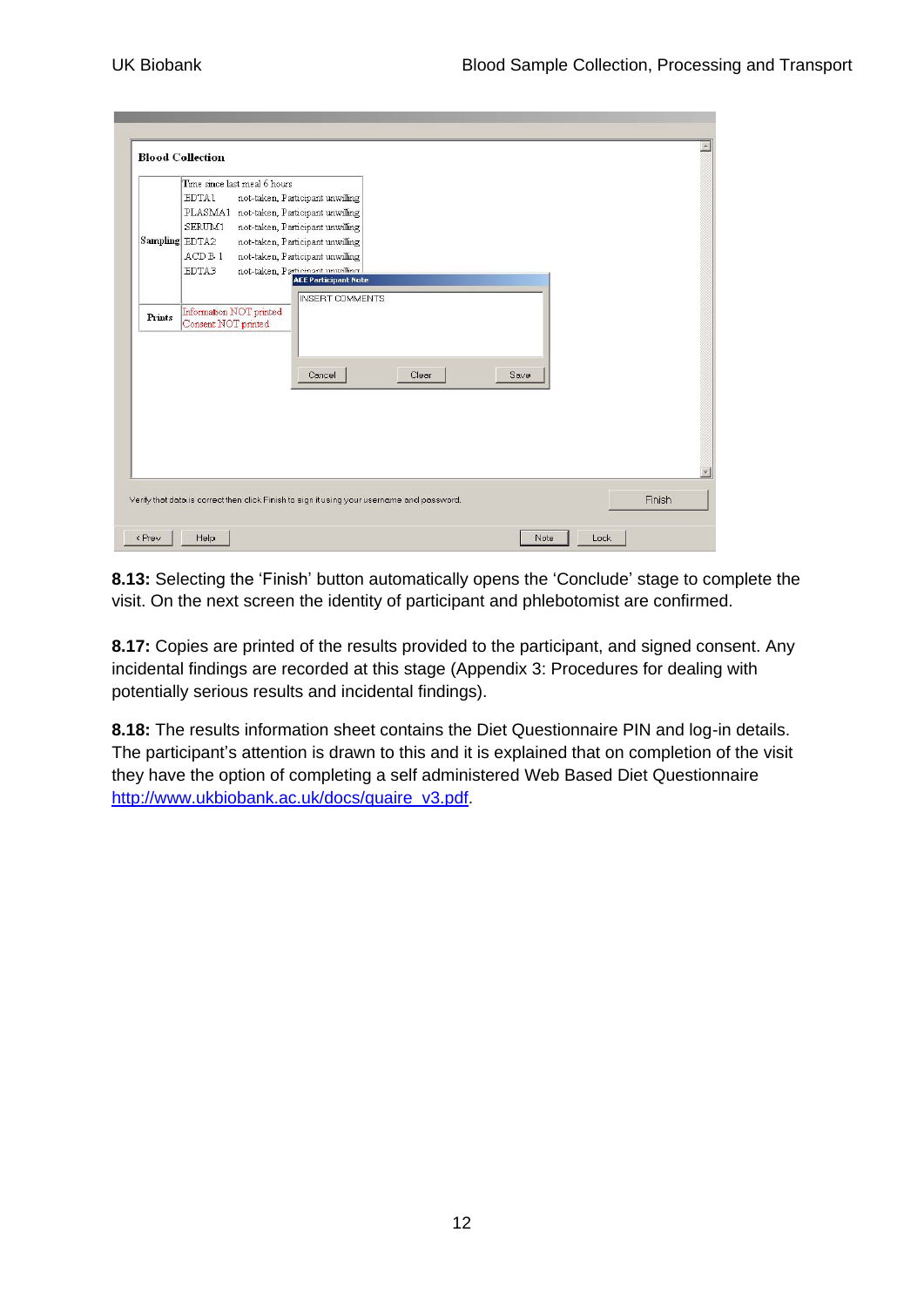| 967 550 674       |                               | Mr Micheal Morris |               | Consented |
|-------------------|-------------------------------|-------------------|---------------|-----------|
| Visit Stage       | Time completed                | Authorisation     | <b>Status</b> |           |
| Welcome           | 2007-03-08T17:53:06 TESTGREET |                   | complete      |           |
| Consent           | 2007-03-09T12:37:22 TESTYESNO |                   | complete      |           |
| Touchscreen       | 2007-03-09T13:02:37 TESTTOUCH |                   | complete      |           |
| Interview+BP      | 2007-03-09T13:23:46 TESTINTBP |                   | complete      |           |
| <b>Biometrics</b> | 2007-03-12T10:28:13 TESTSUPER |                   | complete      |           |
| Blood sample      | 2007-03-14T13:58:57 TESTDRAC  |                   | complete      |           |
| Conclusion        |                               |                   |               |           |
|                   |                               |                   |               |           |

**8.19:** If the participant has any questions about their results, it is explained that UK Biobank are unable to provide any interpretation of these results and it is suggested they contact either NHS Direct (0845 4647 available 24 hours/ www.nhsdirect.nhs.uk) or their own GP.

**8.20:** On-screen it is checked that the participant has completed all of the stations. The status column shows successfully completed stations are indicated in green, whereas incomplete or missed stations are shown in red. If any stations are showing red on-screen, the participant is asked if they have visited that station. If not, and if the participant is willing, they and their USB key are taken to that station. If a participant was unable to complete a station, the reason for this is entered in the status column below.

**8.21:** On the screen below, once data is correct, 'finish' is selected and the phlebotomist's user name and password are entered.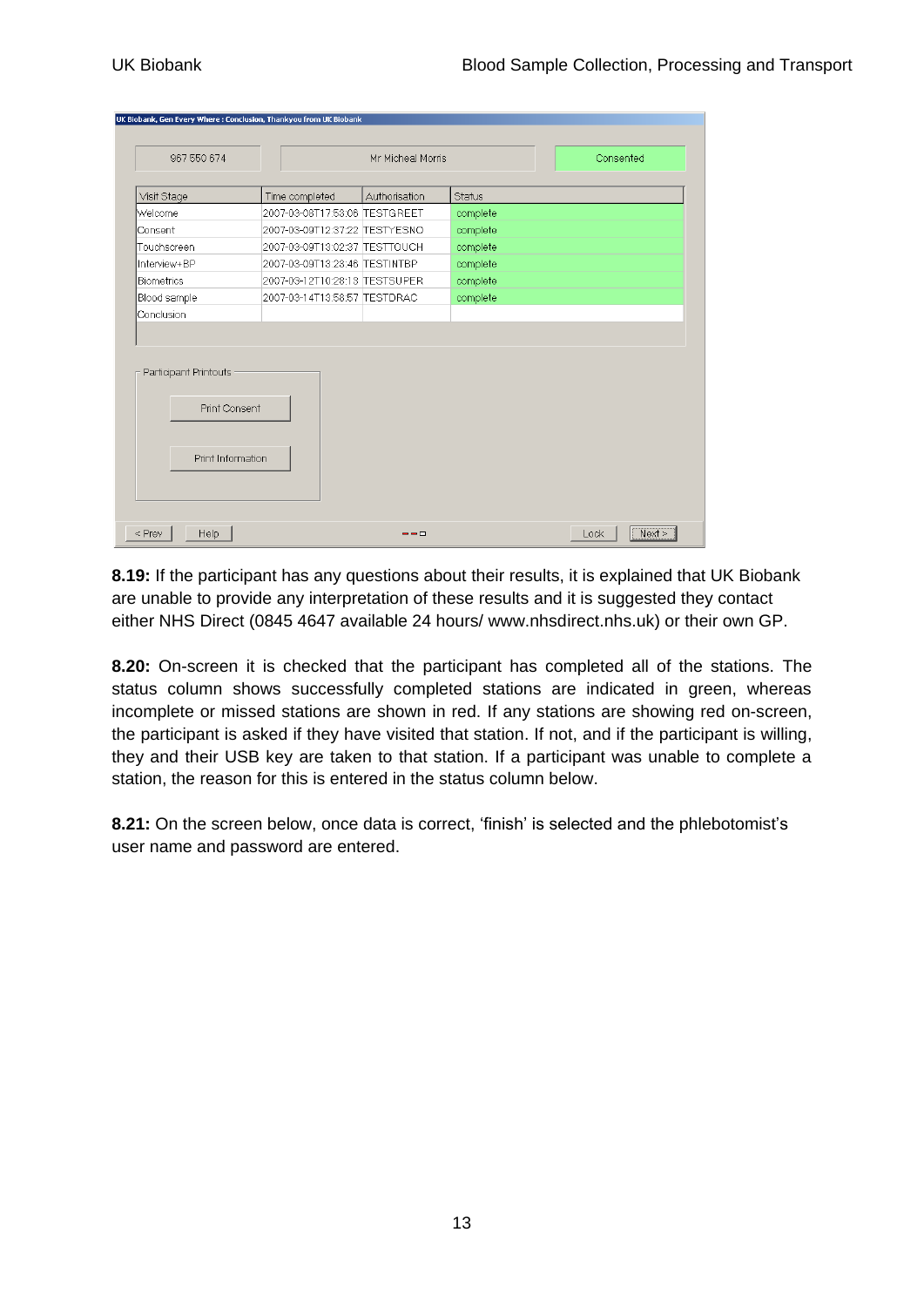| <b>Visit Conclusion</b> |                                                                                            |        |
|-------------------------|--------------------------------------------------------------------------------------------|--------|
| Urine                   | Urine not-taken, Participant not present                                                   |        |
| Missed Stages           | Marking 1 stages as Missed<br>1. Blood sample, no arms okkkkkkkkkkkkkkk                    |        |
|                         |                                                                                            |        |
|                         |                                                                                            |        |
|                         |                                                                                            |        |
|                         |                                                                                            |        |
|                         | Verify that data is correct then click Finish to sign it using your username and password. | Finish |
| <prev<br>Help</prev<br> |                                                                                            | Lock   |

**8.22:** The participant is thanked and checked that they are feeling well and fit to leave the Assessment Centre. They are directed to the toilet and asked to return the urine and saliva samples to the sample specimen fridge before they leave. If required, the participant is given a travel expense claim form which is completed at home and returned in the pre-paid envelope. The participant is given a Comments Card, which, once completed can be placed in the Comments Box at Reception area.

**8.23:** The participant is directed to the Web Based Diet Questionnaire Area. They are reminded that the log-in details and PIN number are shown on the results information sheet and that log-in assistance can be provided by any member of staff supervising the Reception and Touchscreen areas.

**8.25:** The participant is invited to help themselves to a hot drink and biscuits before or after completion of Web Based Diet Questionnaire. Blood samples are taken through to the sample processing area by the phlebotomist and handed directly to the person responsible for processing the blood samples.

**8.26:** The surfaces in the blood station are cleaned with Azowipes after each participant. Any spillages in the blood station are cleaned immediately using Virkon.

#### <span id="page-13-0"></span>**9. End of Day Procedure**

The VOX programme is left running for at least 30 minutes after the last participant leaves the booth, to allow data transmission.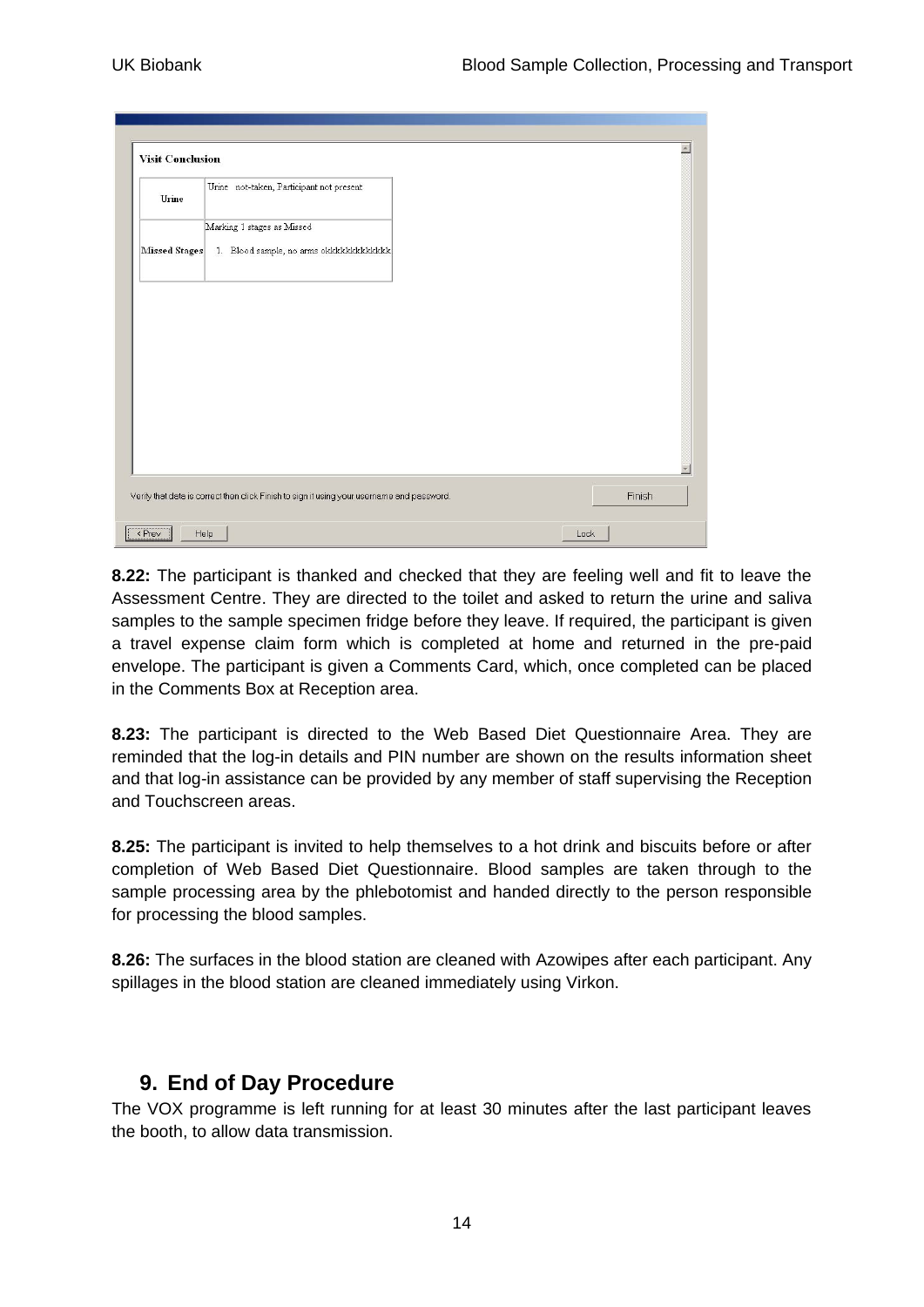# **10. Sample processing and storage**

<span id="page-14-0"></span>**10.1:** This section details the methodology of processing blood, urine and saliva samples collected from participants in the Assessment Centre from the point after the samples have been logged into the centre"s application system. This method is used by UK Biobank clinical staff to process the clinical samples taken from participants, safely and to required quality standards. The samples are packed according to protocol and are transported by a dedicated TNT courier, according to a schedule that ensures they remain at the correct temperature.

#### **10.2: Sample processing software**

The Sample Collection system is operated by Spectare, one of the five components in the direct data entry system of the Assessment Centre Environment (ACE) **(Assessment Centre Environment)**.

**10.3:** The Spectare system will indicate that a blood sample needs to be collected from the blood sampling station and the system assigns tube IDs to participant IDs. Blood samples are scanned immediately after sampling so the system can time blood samples for centrifugation. This is essential in the case of Serum Separator Tubes, which require a 30 minute delay. The system then indicates when a sample should be taken out of the centrifuge and separated. It can be used to indicate if a sample has been lost or damaged. The system is also used to log urine samples.

| 19.7. ADDICTHUIS   |                                 |
|--------------------|---------------------------------|
| <b>Terminology</b> | <b>Definition</b>               |
| <b>SST</b>         | Serum Separator Tube            |
| <b>PST</b>         | Plasma Separator Tube           |
| ACD                | Acid Citrate Dextrose           |
| <b>EDTA</b>        | Ethylenediaminetetraacetic acid |
| <b>RNA</b>         | Ribonucleic acid                |
| <b>RCF</b>         | Relative centrifugal force      |

#### **10.4: Abbreviations**

#### **10.5: Operating the sample refrigeration.**

Refrigerators used for storing the blood, urine and saliva samples are kept between 2 to 8°C. Frequent openings of the refrigerator door may require the temperature to be turned down during the clinic operating times. Temperature of the fridges and freezers are recorded each day before opening the doors.

#### **10.6: Operating the Spectare software.**

When the sample processing PC is turned on, the Biobank screen opens. Spectare software is opened by double clicking the icon. The operator logs in, gives their username and password and presses enter/start, then clicks "the sample button" under operation. The operator logs out of the system when leaving the lab area.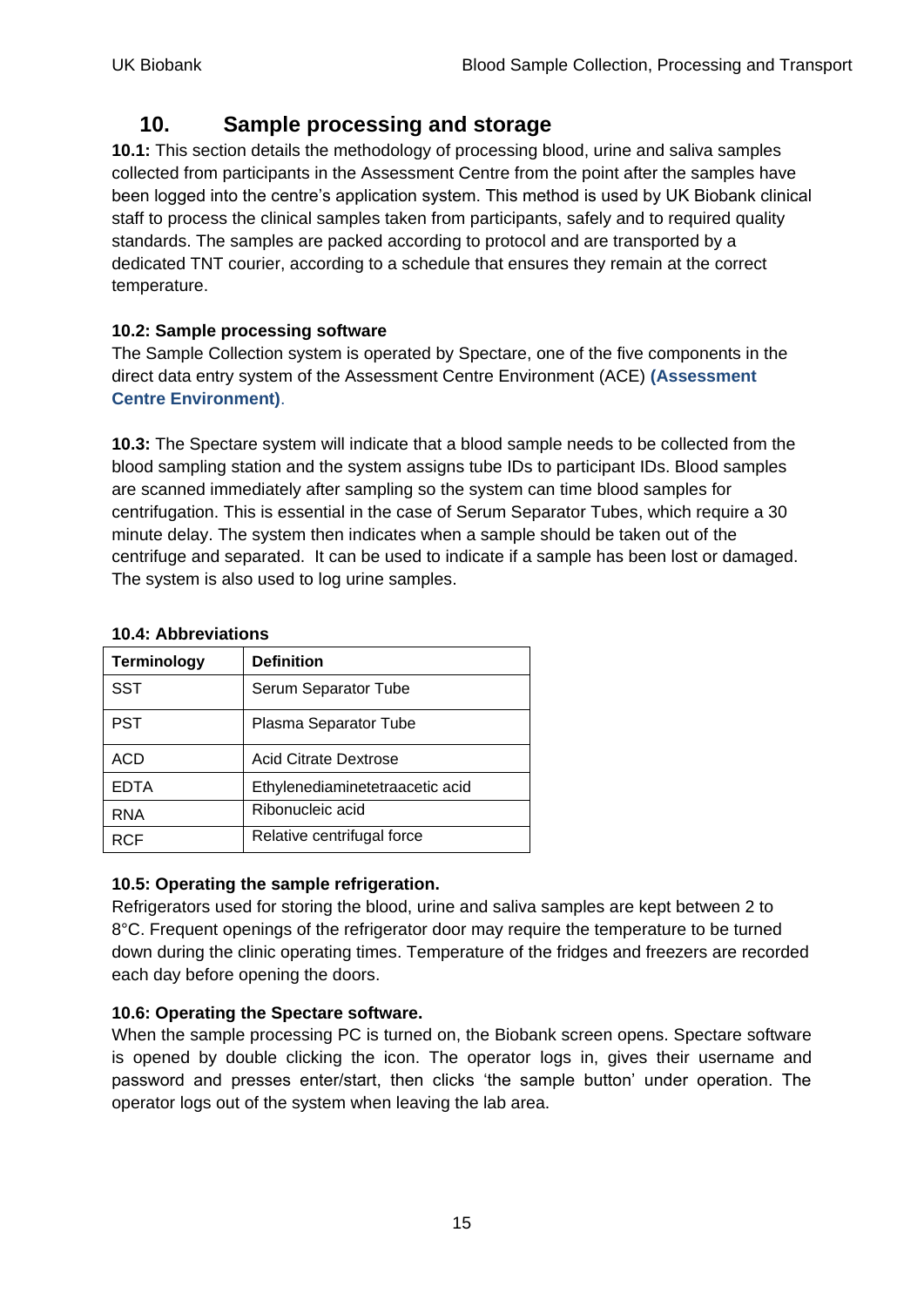

#### **10.7: Shutting down the software and PC after use.**

This is done after processing, when the last sample has disappeared from the screen, by pressing Close, then Exit, then shutting down the computer.

#### **10.8: Processing blood samples**

**10.8.1:** Every time a new serum separator tube (SST) pops up on the screen, new blood samples will be ready to process and are brought over to the laboratory by the staff member taking the blood samples.

**10.8.2:** All the EDTA tubes (purple and grey cap) are immediately placed in their dedicated rack within the fridge. Racks are loaded in order from first participant.

**10.8.3:** The ACD samples (yellow cap) are placed in the corresponding rack stored at room temperature on the bench top. Racks are loaded in order from first participant.

**10.8.4:** All the RNA tubes (blue cap) are placed immediately in their dedicated rack within the fridge. Racks are loaded in order from first participant.

**10.8.5:** The green capped tubes (PST) are moved to the centrifuge pending rack and are spun in a centrifuge immediately (see below for centrifugation). PST tubes are placed in the corresponding rack within the refrigerator after centrifugation. Racks are loaded in order from first participant.

**10.8.6:** To process the SST (orange cap)**,** the tube is scanned then the number block onscreen changes from white to green to highlight the selected sample. On pressing 'received' the yellow counting blocks change to pale blue.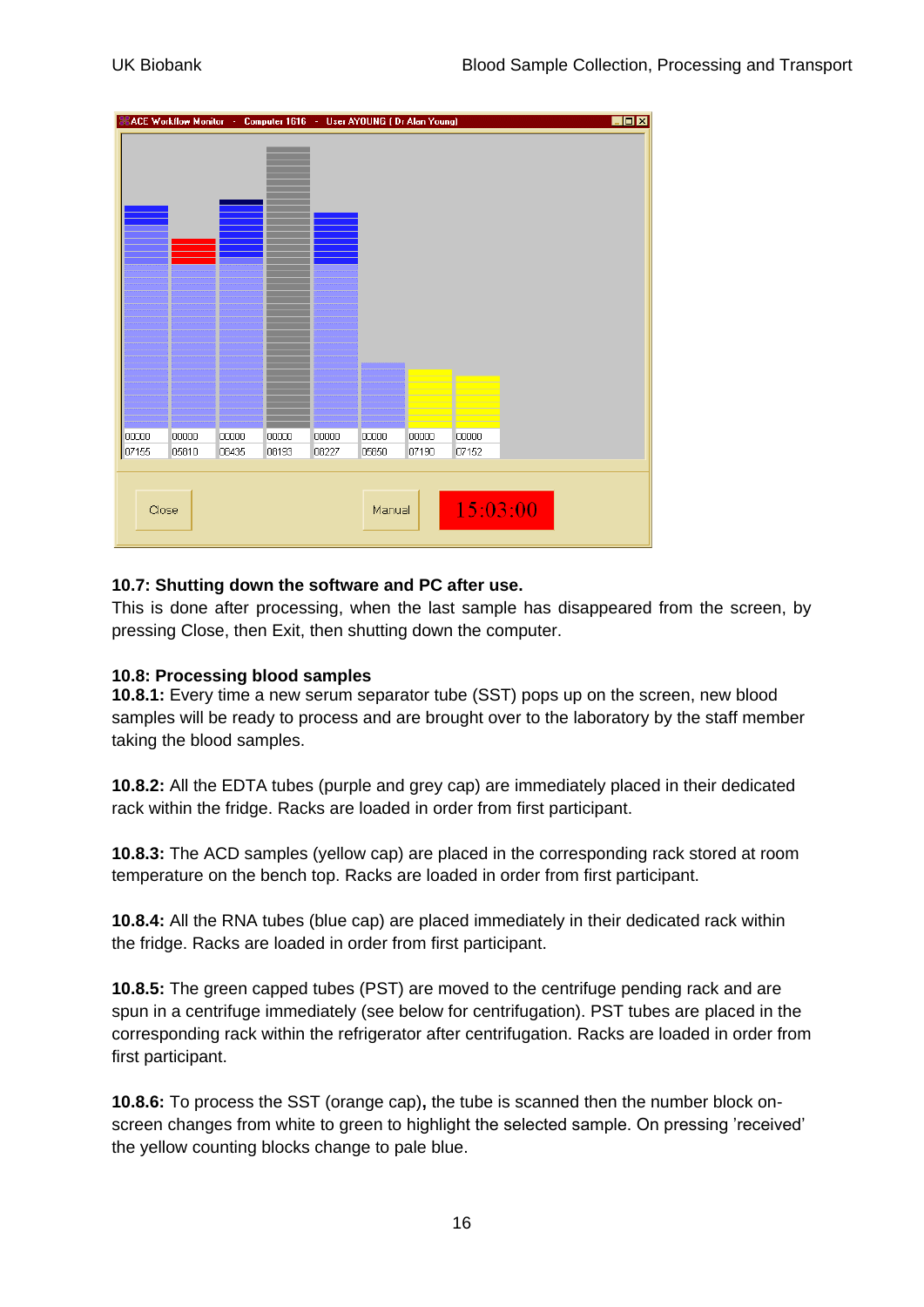**10.8.7:** The SST is placed in the dedicated rack under the computer while positioning correctly with the sample order on the screen. The SST need to stand to clot for 30 minutes until centrifugation. The Spectare software counts up the minutes until centrifugation is needed by placing a blue block on the screen for every minute passed. After 30 minutes a red block appears and centrifugation then needs to be done immediately. Therefore:

**10.8.8:** The tube that needs centrifugation is scanned; "spin" on the Spectare software is pressed (the timer will pop-up dark blue blocks) and centrifugation is started immediately (see below for centrifugation).

**10.8.9:** After spinning, the tube is scanned again while keeping the spun tube upright. A black time block now appears on-screen.

**10.8.10:** 'Completed' is pressed, and the processed tube disappears from the screen after 4 minutes. The tube is kept upright and placed in the dedicated rack in the fridge. Racks are loaded in order from first participant.

**NOTE:** - the operator can scan each tube any time to check the tube number. The number block changes from white to green to highlight the selected sample. When scanning the tubes 2 options are offered:

- UN-DO: when pressed the blocks will turn yellow again.
- DISCARD: when pressed the sample will get greyed out and will disappear completely after 4 minutes.

#### **10.9: Centrifugation**

.

**10.9.1:** There are three centrifuges (figure 1) each with four buckets, which can hold up to four sample tubes each.

#### **Figure 1:** Centrifuge

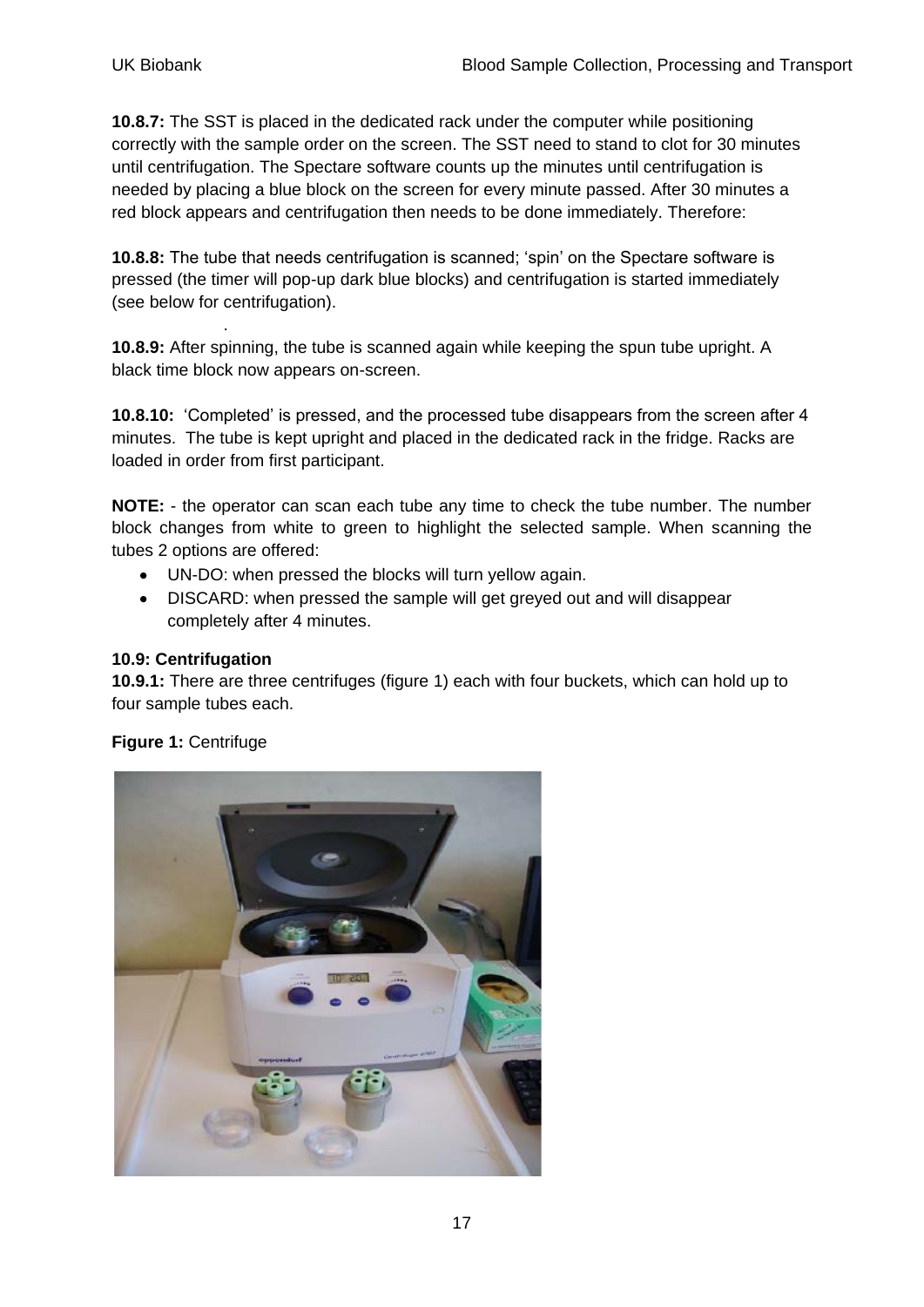**10.9.2:** Each bucket is balanced with its opposite partner in terms of its contents, either containing none or 4 tubes. The tube contents of each bucket is balanced & counter balanced, e.g. full tubes are counter balanced with full tubes and empty tubes are counter balanced with empty tubes. Lids are correctly attached to the buckets before starting the centrifuge (Figure 2).

**Figure 2:** Correctly balanced buckets



**10.9.3:** The centrifuge is set with brakes on. With the lid open, pressing the "short" button shows the current status of the brakes. If this needs changing, the short button is kept depressed until "brake on" is displayed.

**10.9.4:** The centrifuge is set to spin for 10 minutes at 2000 RCF as shown in figure 3. Both the green PST and orange SST tubes are spun under the same conditions within the centrifuge.

**Figure 3:** Centrifuge timing and speed

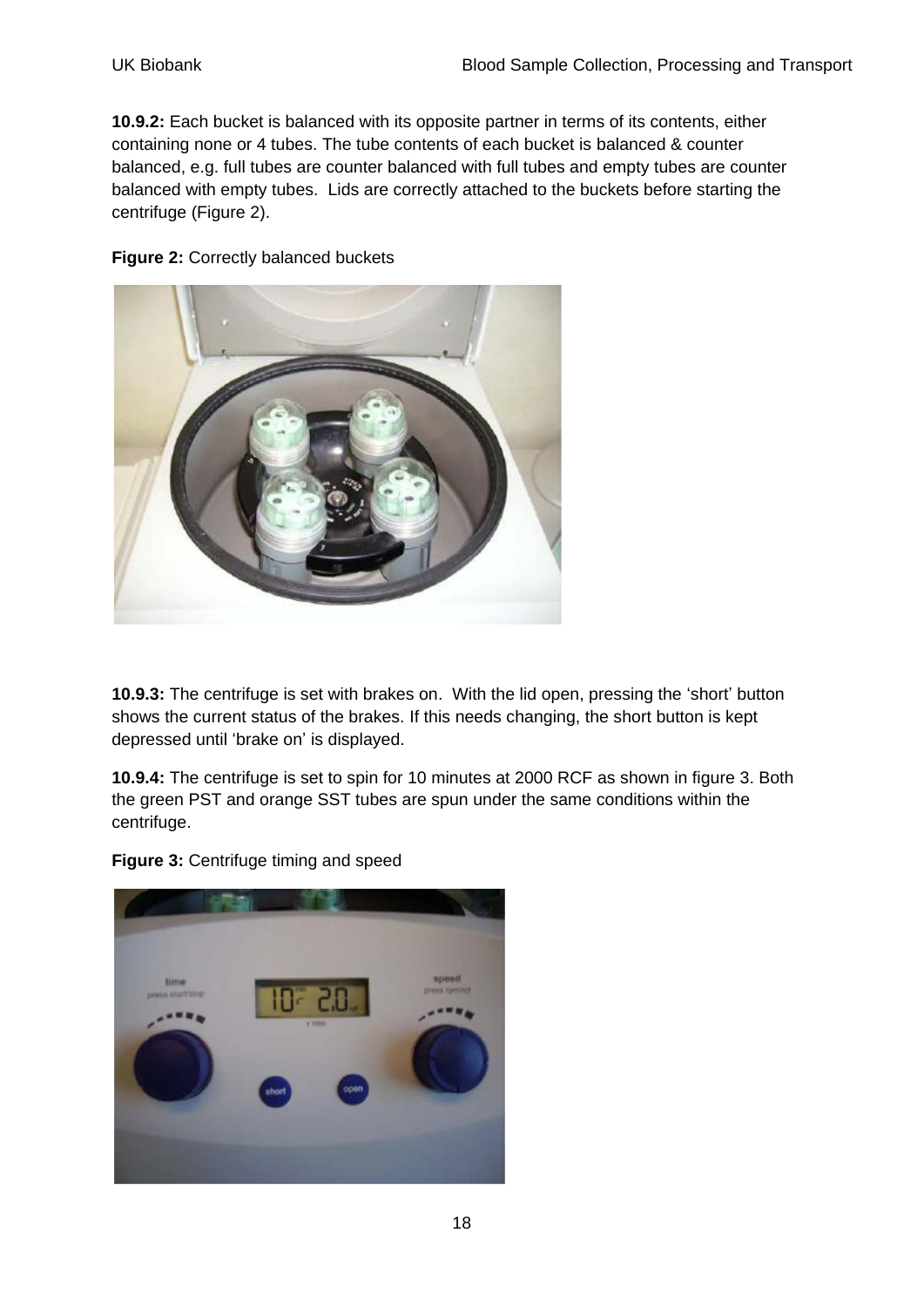**10.9.4:** Once the centrifuge has finished each tube is checked immediately to ensure the spinning was effective and their contents have separated as shown in figure 4. The tubes are immediately removed and placed in their corresponding rack within the refrigerator. Racks are loaded in order from first participant.

#### **Figure 4: Serum and Plasma separation tubes**

Tube order shown: SST spun, PST spun, SST unspun and PST unspun



#### **10.12: Equipment maintenance**

#### **10.12.1: Breakages and spillages**

Spillages in the centrifuges are cleaned immediately using Virkon (Du Pont, UK)

#### **10.12.2: Daily Maintenance**

Before the centrifuge is switched on the rotor is rotated by hand to ensure there is no stiffness and that it can rotate freely

#### **10.12.3: Weekly Maintenance**

All of the removable parts are taken out and cleaned with Virkon; the inside of the centrifuge is wiped with Virkon.

#### **10.12.4: Monthly Maintenance**

The rotor is removed and grease applied to contacting parts within the rotor and buckets. Buckets and lids are washed.

#### **10.12.5: Fridges and freezers**

Each fridge has its own digital thermometer with the display positioned outside the fridge. Temperature is recorded daily and documents maintained for all fridges and freezers. Freezers are defrosted every three months. Only one freezer is defrosted at a time. Fridges are kept clean and undergo a deep clean every six months.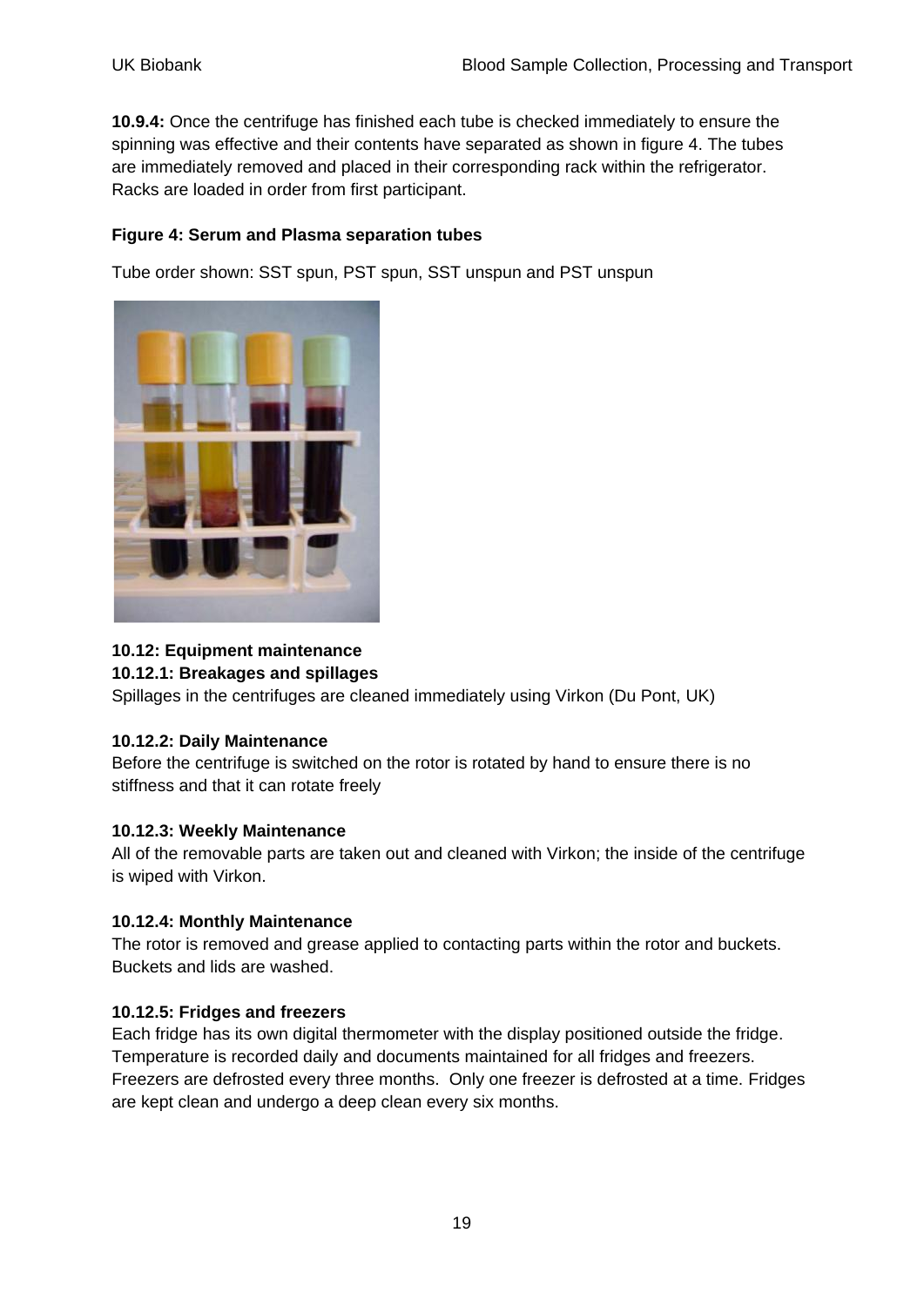#### **10.12.6: Waste disposal**

The laboratory area is kept clean, and documents are maintained for each cleaning routine undertaken. All hazardous waste bins are emptied and the secured bags taken to the hazardous waste collection bin. Documents are maintained describing whether they are sharps, bags or urine containers. The documents describing the clinical waste totals are sent to the co-ordinating centre support team on the last working day of each month.

# <span id="page-19-0"></span>**11. Transporting of samples**

**11.1:** This section details the correct method of packing the blood, urine and saliva samples so they reach the UK Biobank laboratory undamaged and within acceptable temperature limits. Also detailed are the correct method for dealing with courier pick ups, any delays in pick up and the return of sample boxes from UK Biobank Coordinating Centre.

#### **11.2: Preparing samples for transport**

At the beginning of each day the lab processing staff member prepares 12 transport racks: 8 for the blood and urine tubes and 4 for the saliva tubes. These are stored in the Assessment Centre holding fridge, except for the ACD blood sample tubes – yellow cap. During the day the sample tubes are loaded into the specific transport rack from the first participant to the last participant (Figure 5). The ACD blood sample tubes are kept AND transported at room temperature in a rack.

#### **Figure 5: Transport rack**



**11.3:** The EDTA 4ml (small) tube (purple cap) and the ACD tubes have a smaller inner rack within the transport rack to ensure the smaller tubes are transported safely.

**11.4:** 45 minutes prior to the courier arriving, lids are placed on the racks and each rack is individually placed inside a plastic bag. Three sheets of absorbent paper are placed inside the bag. The plastic bag is sealed with a cable tie (figure 6).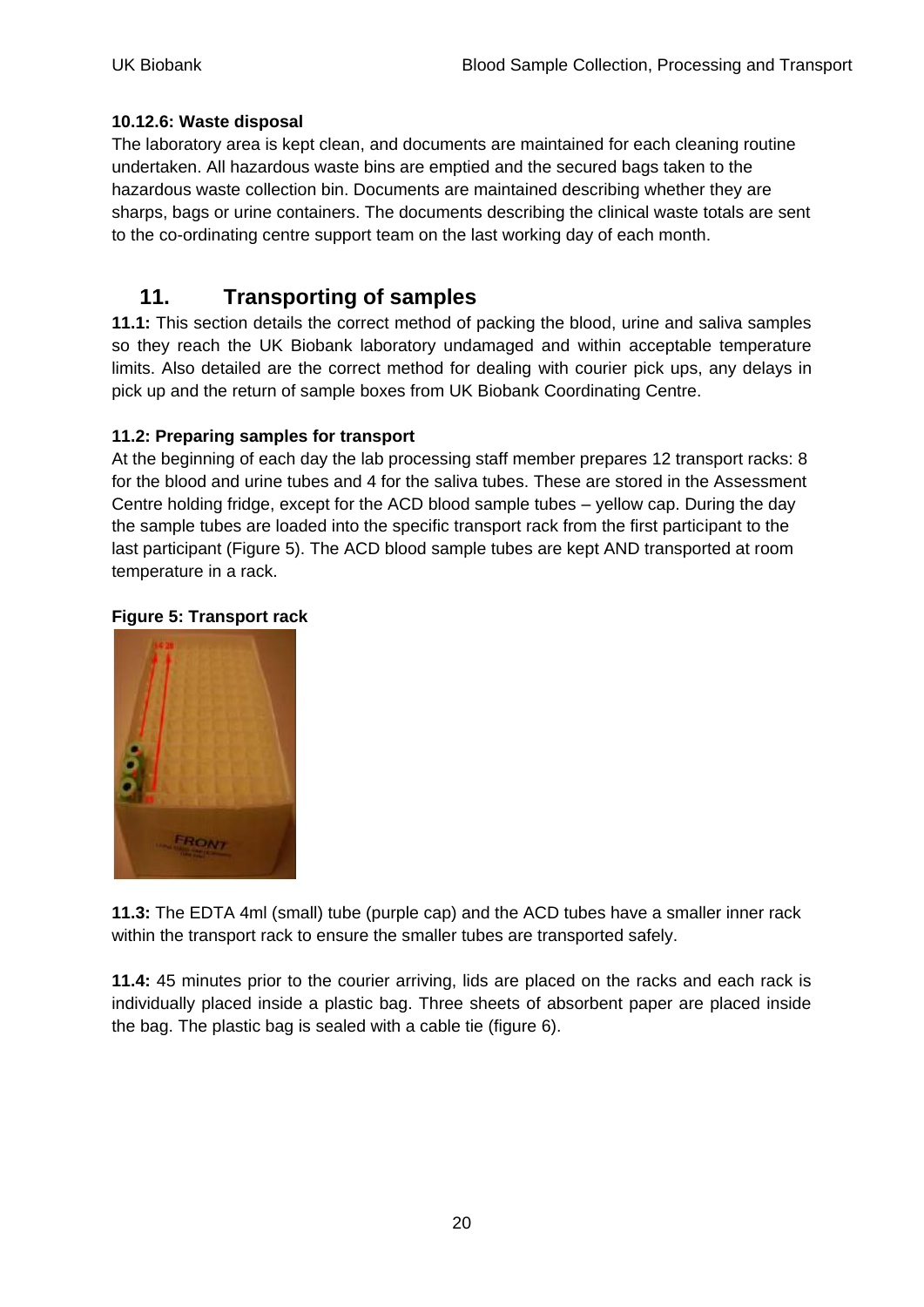**Figure 6: Sealing racks for transport**



**11.5:** On the two short sides of the transport box are placed a cool pack and a spacer (see figure 7). The cool packs are kept in the freezer for at least 24 hours before use and are taken out 30 minutes before being used each day.



#### **Figure 7: Mediporter transport box with cool packs**

**11.6:** The bagged racks (except the ACD tubes) are placed into the large transport box (figure 8).





**11.7:** A third spacer is placed on top once the sample racks are all loaded and the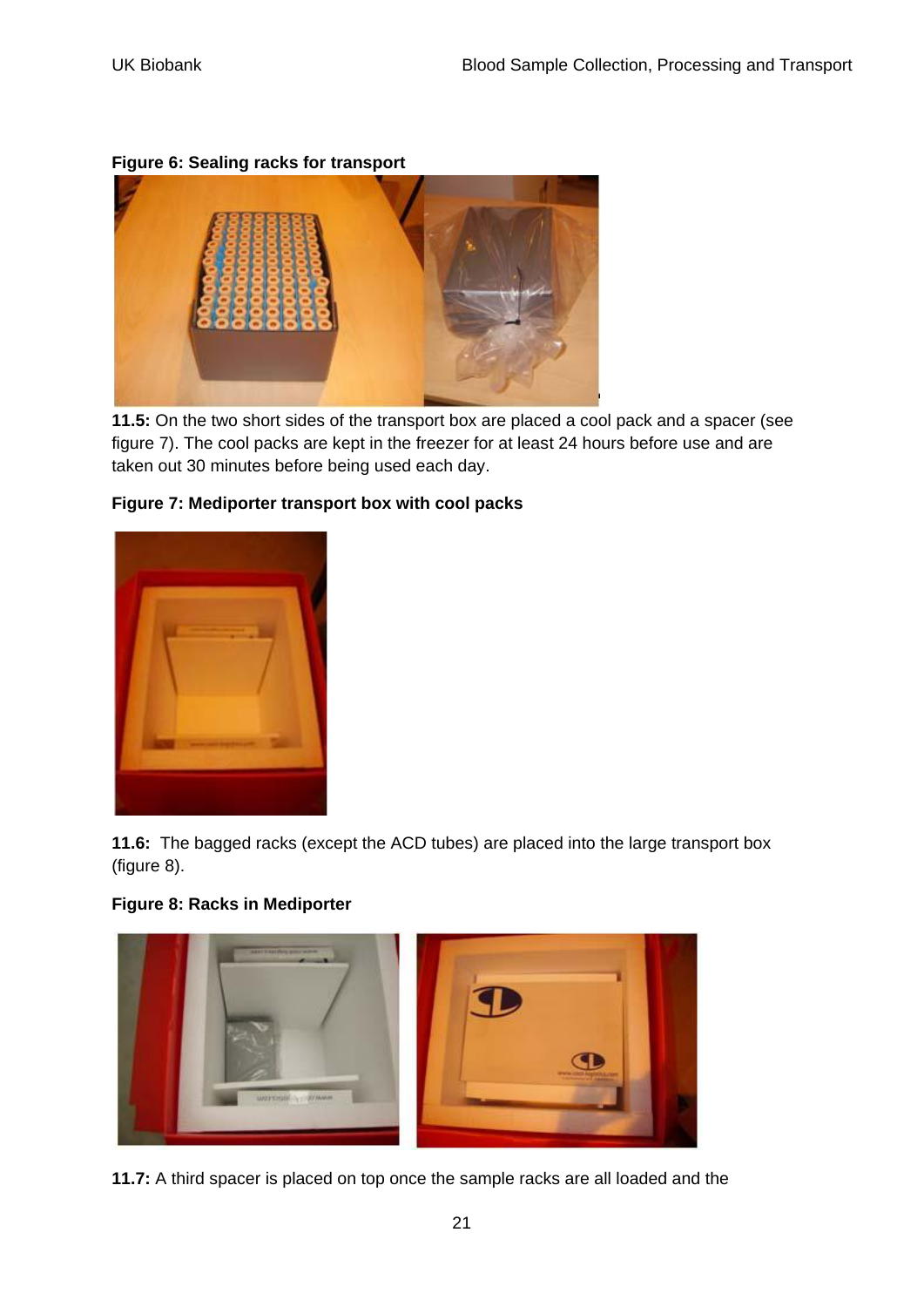third cool pack is placed on top of the spacer (figure 9).



**Figure 9: Mediporter with cool pack**

**11.8:** The polystyrene lid is placed on top of the box. The lid of the plastic outer box is closed. Every Tuesday a datalogger is placed in both the large transport box and the Mediporter **(Section 13)**.

**11.9:** The ACD samples are placed inside a Mediporter without a cool pack

**11.10:** The lids of both transport boxes are closed and sealed with plain cable ties (figure 10) and they are moved to the designated pick up area.







# <span id="page-21-0"></span>**12. Courier collection**

**12.1:** All Assessment Centres use TNT to return the sample transport boxes to the Coordinating Centre Laboratory. Collections from all Assessment Centres occur at 8:30pm, Monday to Saturday (excluding Bank Holidays).

**12.2:** The sample transport boxes are packed (Section 11) and placed ready for collection in a designated area. TNT provide all UK Biobank Assessment Centres with pre-addressed consignment notes. Assessment Centre Staff complete a TNT Consignment note by inserting the date, and then attaching a barcode from the consignment note on to each individual transport box, prior to collection. Transport boxes are made ready for collection before 8:30pm.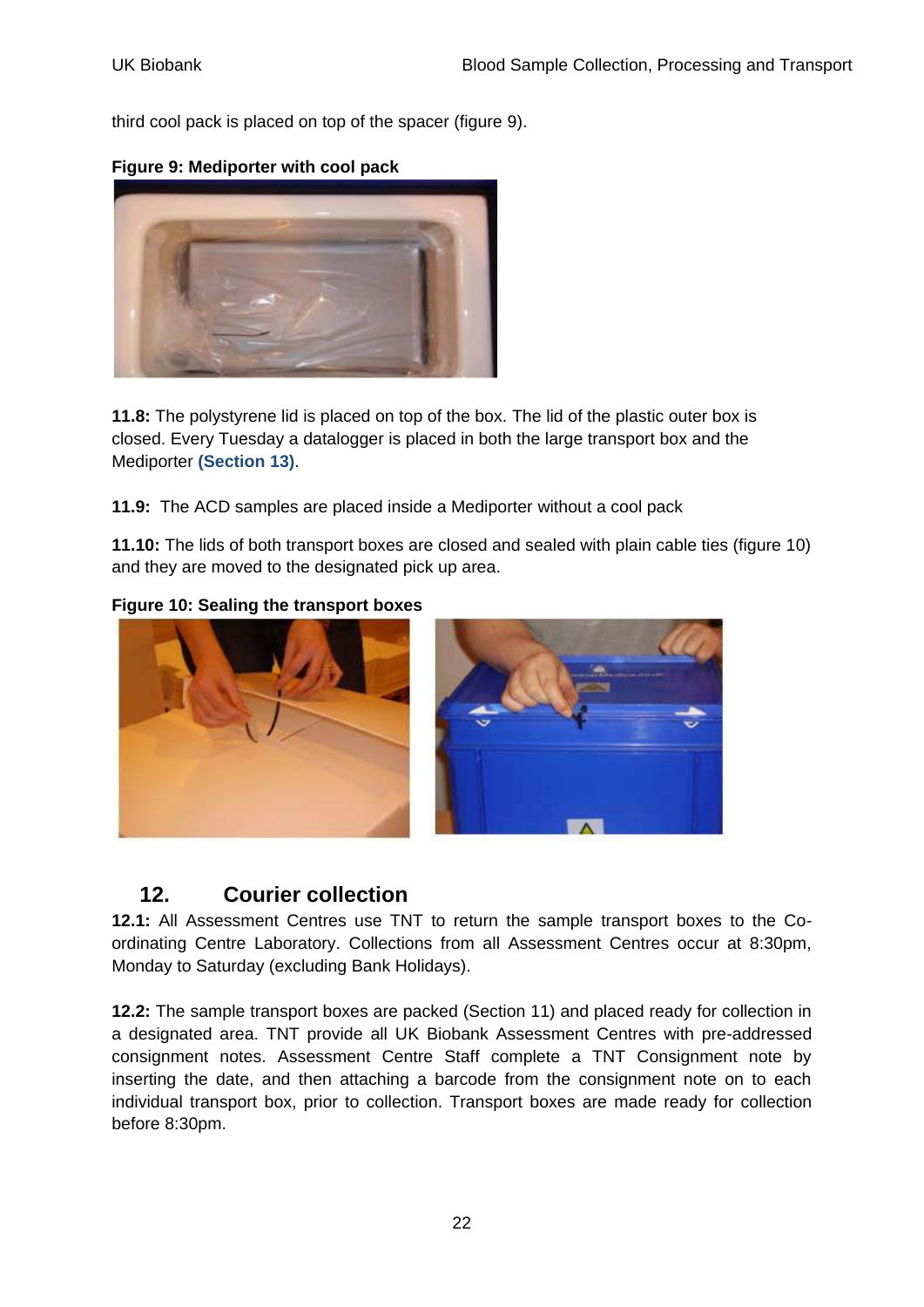**12.3:** The TNT courier signs the consignment note and leaves a copy as proof of collection, collects all transport boxes and delivers them to the UK Biobank Co-ordinating Centre for 07:30am the following morning.

#### **12.4: Late Courier Pick Up**

If the TNT courier has not arrived by 8:45pm the Assessment Centre Manager is informed. The Assessment Centre Manager telephones the TNT Emergency Contact telephone number immediately. Arrangements are then made with TNT for a separate pick up that same evening, transporting the samples to UK Biobank Coordinating Centre for the following morning.

#### **12.5: Return of sample boxes from UK Biobank coordinating centre.**

Initially each Assessment Centre is provided with a supply of sample transport boxes. From the start of the centre the sample boxes are returned to the Assessment Centre via TNT on a daily basis. The cool packs are kept in freezers so they are ready for use. All delivery notes are stored in the Assessment Centre filing in the Data Collection Section.

## <span id="page-22-0"></span>**13. Temperature monitoring**

**13.1:** On a weekly basis a temperature monitor (datalogger), TempTale 4 (figure 11), is placed inside both large transport boxes (blood /urine and saliva) and the mediporter.

#### **Figure 11 Temptale 4**



**13.2:** The co-ordinating centre configures the dataloggers to automatically begin recording, this is done before they are sent out to the assessment centre. Therefore the assessment centre does not need to press the start button. A symbol of a sun will be present on the datalogger screen to indicate it is set to automatically begin recording (figure 12).

#### **Fig 12 Temptale 4 set to record**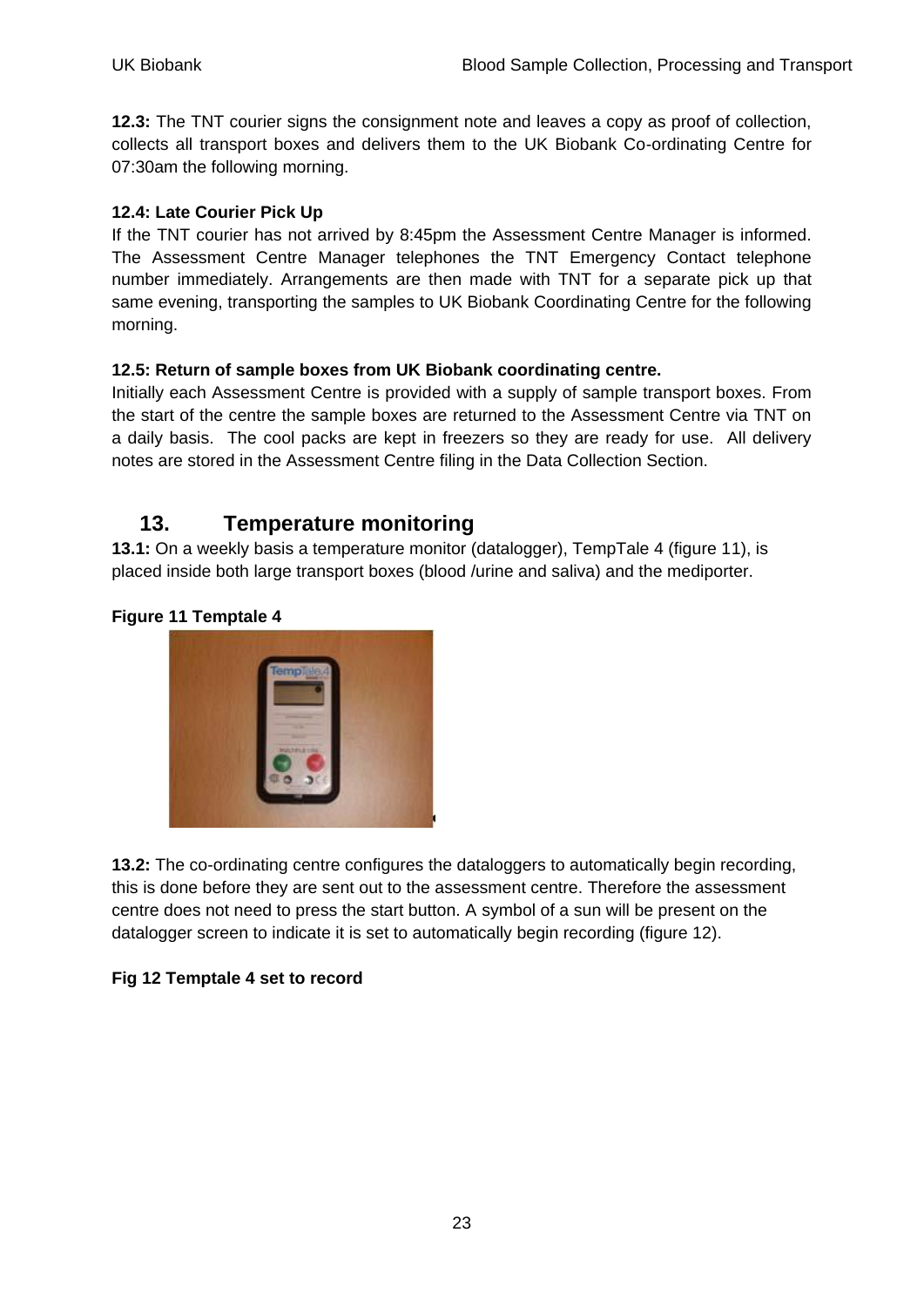

**13.3:** The datalogger is placed on top of the rack within the plastic bag, with this rack at the top of the large transport boxes or mediporter. This will stop the datalogger being inadvertently switched off in transit.

# <span id="page-23-0"></span>**14. Appendices**

#### <span id="page-23-1"></span>**14.1 Appendix 1: Dealing with a needle stick injury (NSI)**

**14.1.1:** In the event of a NSI the staff member should encourage bleeding of puncture wound by gentle squeezing, not sucking of the area. Wash the affected area with soap and clean, warm running water, do not scrub. Dry and protect the injury site with appropriate dressings.

**14.1.2:** The incident is reported to the Assessment Centre Manager, stating clearly whether the needle stick injury occurred pre or post venepuncture. If the injury occurred post venepuncture it is immediately reported to the nearest Local Accident & Emergency department for further advice. Details of the incident are accurately recorded in the Incident File on SharePoint as soon as possible after the event.

| <b>Equipment list</b>       |  |
|-----------------------------|--|
|                             |  |
| Furniture                   |  |
| 1 desk                      |  |
| 1 chair                     |  |
| 1 adjustable desk lamp      |  |
| Computing                   |  |
| 1 desktop personal computer |  |
| 1 monitor                   |  |
| 1 bar code reader           |  |
| <b>Other Equipment</b>      |  |
| 1 tourniquet                |  |
| 1 test tube rack            |  |

#### <span id="page-23-2"></span>**14.2 Appendix 2: Equipment for blood collection station**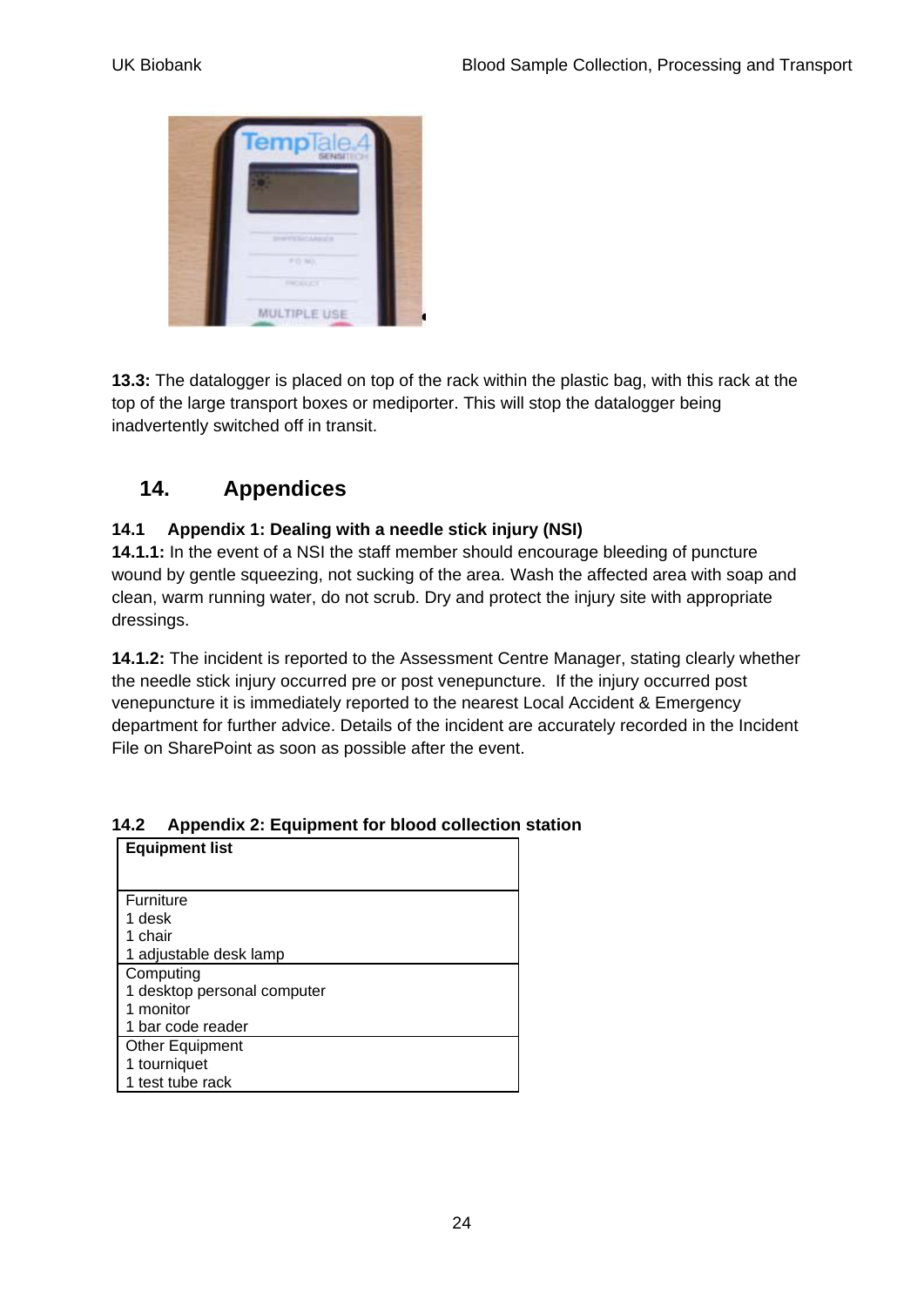**Consumables** 21G green Vacutainer needle 21G Safety Lok butterfly needle 23G Safety Lok butterfly needle Vacutainer barrel Mediswab alcohol impregnated skin wipe Pre labelled Becton-Dickinson vacutainer blood tubes Micropore/hypoallergenic tape Disposable materials tray Disposable gloves Disposable apron Cotton wool balls or gauze squares Plasters Sharps bin Clinical waste bag Urine collection pots Vacutainer urine tubes Opaque plastic bags (for urine sample) Printing paper Travel expense claim forms Pre- paid envelopes

#### <span id="page-24-0"></span>**14.3 Appendix 3: Procedures for dealing with potentially serious results and incidental findings**

#### **14.3.1: Background**

**14.3.1.1:** The Information Leaflet advises participants that the baseline assessment visit is not a health check. With the exception of the feedback of a limited range of measures (e.g. blood pressure, weight, lung function and bone density) at the end of the assessment visit, participants will not receive any feedback of their individual results. (The overall findings from research based on UK Biobank will, however, be made available to participants.)

**14.3.1.2:** Staff do not have the same duty of care that they would have in a clinical setting. Rather, their legal duty of care is determined by the research context, and relates to safe and competent collection of consent, questionnaire data, physical measurements, and blood and urine samples.

**14.3.1.3:** Assessment centre staff are trained not to provide interpretation of results. There may, however, be occasions when it is appropriate to draw attention to results (e.g. very high blood pressure) or incidental findings (e.g. suspected melanoma) that may be potentially serious (i.e. life-threatening).

#### **14.3.2 Dealing with potentially serious results**

**14.3.2.1:** At the end of the assessment visit, participants receive a printed summary of the results of a limited number of physical measurements made during the visit. This summary indicates whether any of these results fall outside defined desirable ranges depending on age, sex and weight (as relevant).

**14.3.2.2:** Staff may draw these findings to the attention of the participant, but should not attempt to interpret them. Instead, the person should be directed for relevant advice (e.g. stopping smoking; reducing dietary fat and salt) to leaflets available in the Assessment Centre and to NHS Direct (telephone 0845-4647 or [www.nhsdirect.nhs.uk\)](http://www.nhsdirect.nhs.uk/).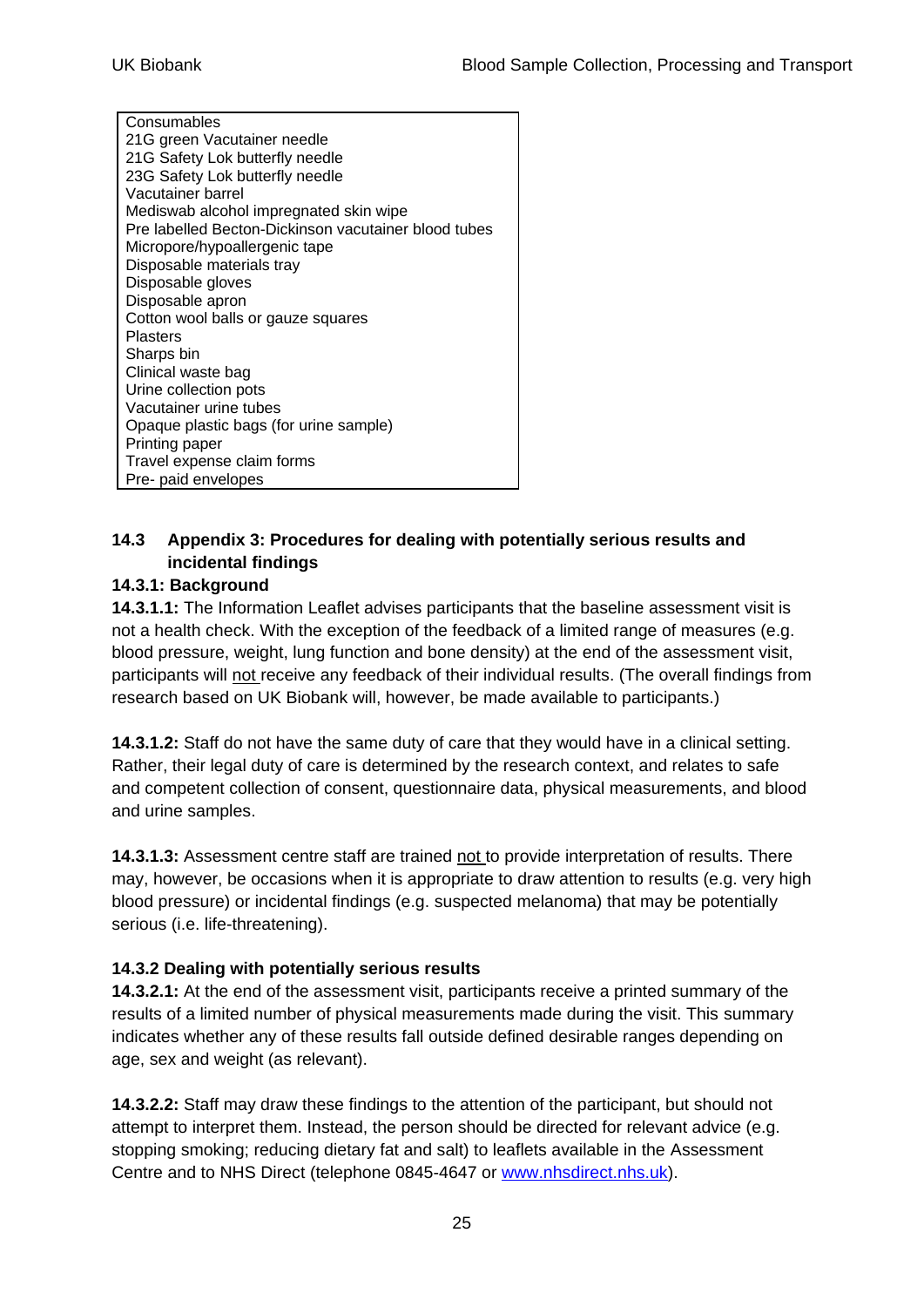**14.3.2.3:** Participants found to have high blood pressure levels at the assessment visit are to be asked whether this is already being managed by their own doctor. If not, the person should be advised to discuss the result with their GP at the earliest opportunity.